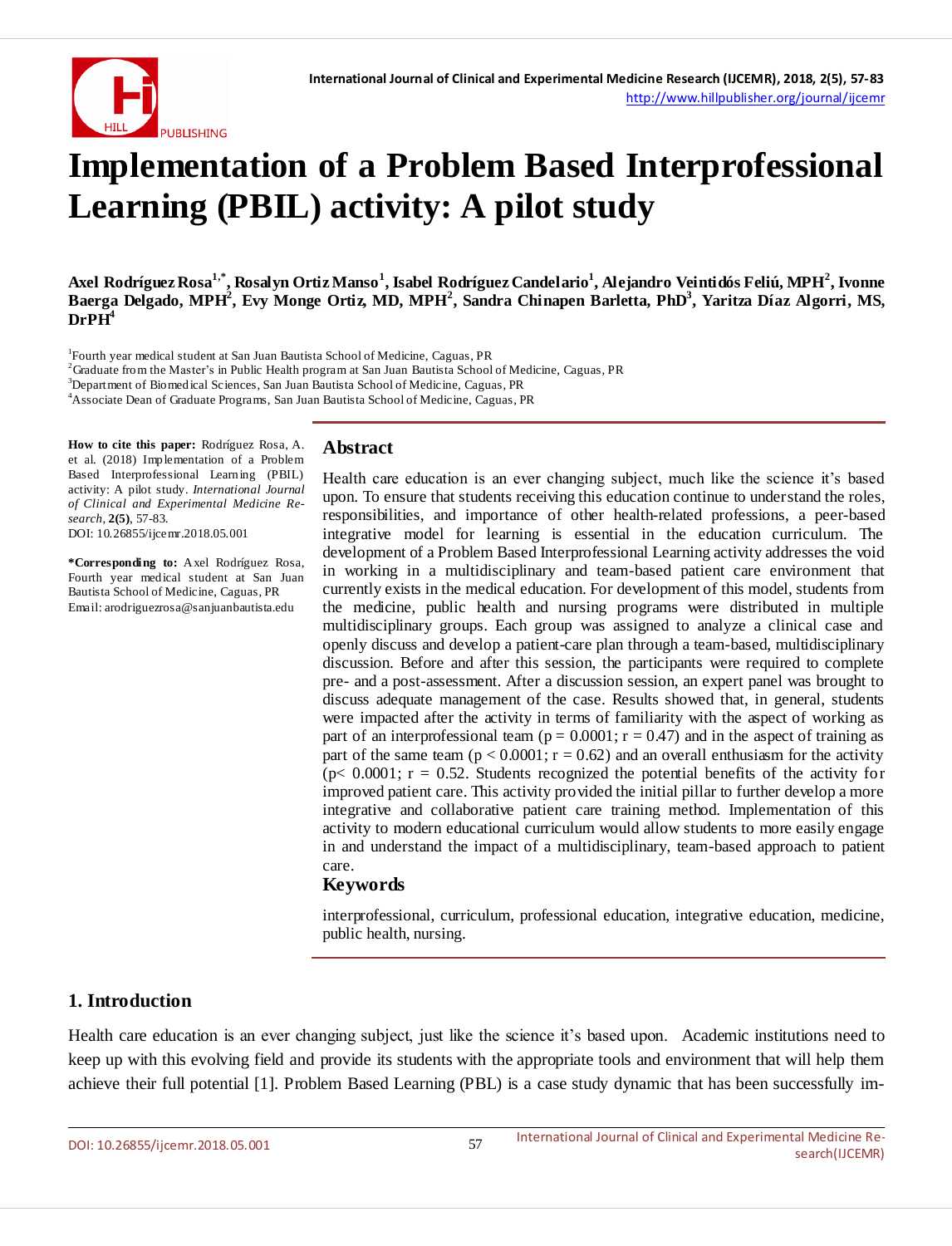plemented in health care education curriculums in recent years, but the number of staffed professors needed to implement this activity is overwhelming; and, it does not address the void in interprofessional training that exists in health care education curriculums [1]. According to the World Health Organization, interdisciplinary collaborative practice helps strengthen patient management; therefore emphasizing interprofessional activities for healthcare students provides the opportunity to have early interprofessional interactions which will help them understand the need for interprofessional skills and the role each professional plays in the clinical setting [2]. San Jua Bautista School of Medicine (SJBSOM) offers an interprofessional environment where students from all three programs participate in the community service setting. However, this pilot study attempts to incorporate interprofessional participation in a more standardized environment. This approach provides a more efficient and effective way to engage in patient management through a multidisciplinary, team-based approach at SJBSOM; with it comes the importance of exchanging knowledge among nursing, public health and medicine students in order to gather information on behalf of the patients' well-being.

Training students in a multicenter environment facilitates a clinical mindset that provides them with a more thorough understanding of the importance of social determinants and how they influence patient's management [3, 4]. Curriculum activities that promote interprofessional learning and development are needed to forge cooperative future health caregivers that are prepared to unwind in a hospital setting. Thus, the proposed hypothesis and purpose of this study is that by having students participate in a Problem Based Interprofessional Learning (PBIL) activity will improve their perception and attitude towards inter-professional communication as well as in the areas of self-efficacy and motivation during an inter-professional engagement.

#### **2. Methodology**

A PBL case study was conducted with an interprofessional team of students, composed of medical students, nursing students and public health students during a four hour activity. The strategy aimed at promoting the integration of basic and clinical science and invoking the students to interact, rely and understand each other's roles and responsibilities when evaluating a clinical case.

#### *A. Study Design (PBIL)*

The event lasted two and a half hours and had a multiple group format, all groups being experimental PBIL pilot groups, and every student completing a Pre-Assessment and Post-Assessment questionnaire. To begin, the Pre-Assessment questionnaire was completed by all participants simultaneously in a controlled setting auditorium. Following general instructions, the experimental PBIL pilot groups were created. The quantity of groups formed was determined by the number of attendees from each program, allowing for each group to have a minimum of one member of each program. Groups were formed by randomly assigning a student from each program, until all students from every program was sorted equally between groups. Next, the groups were situated in separate controlled setting study rooms, proctored by a trained mentor that explained all the guidelines for the activity.

All groups were presented with the same case study and required to complete specific goals of encounter. The case study selected was one that would allow engagement of all the participating programs and each student would have a pivotal role in the correct management of the case. The goals of this PBIL encounter were setting the platform for the interaction of the students by having them propose and discuss the correct management of the case study. Each group had one hour to complete the task*.* After every group completed their task, all groups were merged at the initial auditorium. The Post-Assessment questionnaire was then simultaneously completed by all participating students in the same controlled setting. To conclude the didactic activity an expert in the presented case study discussed the proper strategy for patient intervention. By exposing the students to this dynamic, it is understood that the students were able to identify, understand, and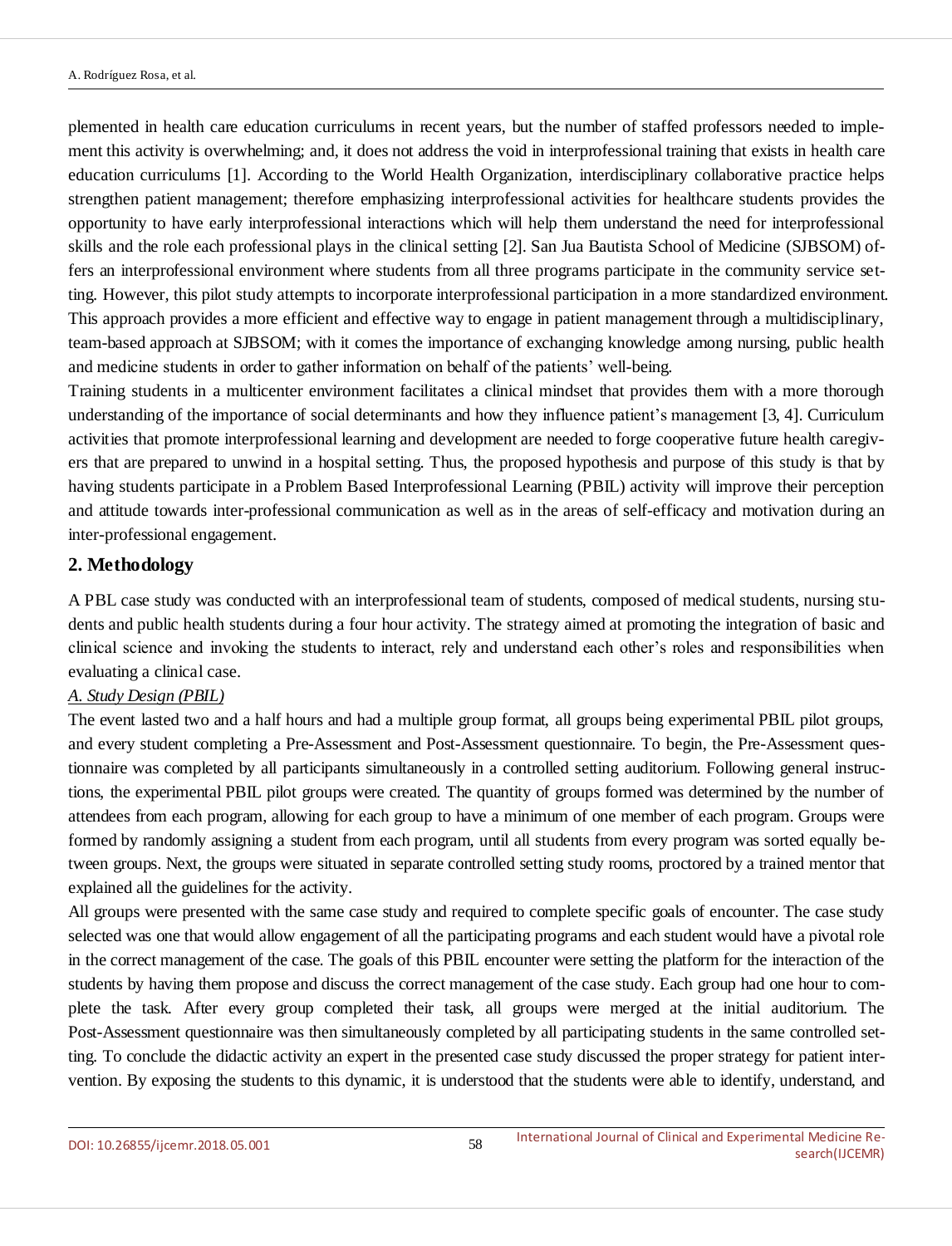develop the necessary communication, analytical and, team-oriented tools that will aid them to efficiently and accurately acquire the vital pieces of information. In conjunction, students will progressively learn to integrate themselves with each other for a more swift and precise patient management, diagnosis, treatment, and preventive strategy development.

To measure the relevant student characteristics of the PBIL, the following questionnaires from Brock et al [4] was used before and after the activity, respectively: 1) Pre-Assessment: Interprofessional Team Simulation Training and 2) Post-Assessment: Interprofessional Team Simulation Training. Permission from the author for their use in our study was obtained before the activity date. A brief description of both assessments is included in the appendix. Because these questionnaires contained items that were too specific from the original author's paper and its setting, both were modified with careful consideration on what items are relevant to our study as well as to our study design. In addition, they were translated into Spanish through a certified translator for the purposes of being inclusive for Spanish-speaking participants in the activity, which was the majority. English questionnaires were still available for those not proficient in Spanish. All these modifications were consulted with and approved by the author of the paper. A more detailed explanation of their description and subscales is included in table 1. Modified Pre-Assessment and Post-Assessment questionnaires in the English language are available in Appendix A and B, respectively.

|  |  | Table 1. Description of Modified Questionnaires and Subscales |  |  |
|--|--|---------------------------------------------------------------|--|--|
|--|--|---------------------------------------------------------------|--|--|

#### *Description Subscales* **Pre-Assessment: Problem Based Interprofessional Activity**

A 43-item questionnaire that uses a five-point Likert scale for the most part (the exception being the subscale Essential Practice Characteristics, which is a three-point Likert scale) in order to evaluate perception, attitudes, motivation and self-efficacy prior to the start of the activity. Additional variables such as sociodemographic characteristics and expectations are also collected through this questionnaire. Subscales Leadership and Situation Monitoring were eliminated due to incompatibility with the activity.

#### **Post-Assessment: Problem Based Interprofessional Activity**

A 49-item questionnaire that uses a five-point Likert scale for most part (the exceptions being the subscales Interprofessional Training Experience and Essential Practice Characteristics, which respectively use a six-point and a three point Likert scale) in order to evaluate perception, attitudes, motivation and self-efficacy in the end of the activity. Additional variables such as sociodemographic characteristics and expectations are also collected through this questionnaire. Subscales Leadership, Situation Monitoring, and Before and After were eliminated due to incompatibility with activity.

- 1. Familiarity working and training
- 2. Interprofessional Training
- 3. Benefits of Training
- 4. Learning and Performance
- 5. Learning Environments
- 6. Skills
- 7. Team Structure
- 8. Mutual Support
- 9. Communication
- 10. Essential Practice Characteristics
- 1. Familiarity working and training
- 2. Interprofessional Training
- 3. Benefits of Training
- 4. Learning and Performance
- 5. Learning Environments
- 6. Skills
- 7. Team Structure
- 8. Mutual Support
- 9. Communication
- 10. Essential Practice Characteristic
- 11. Interprofessional Training Experience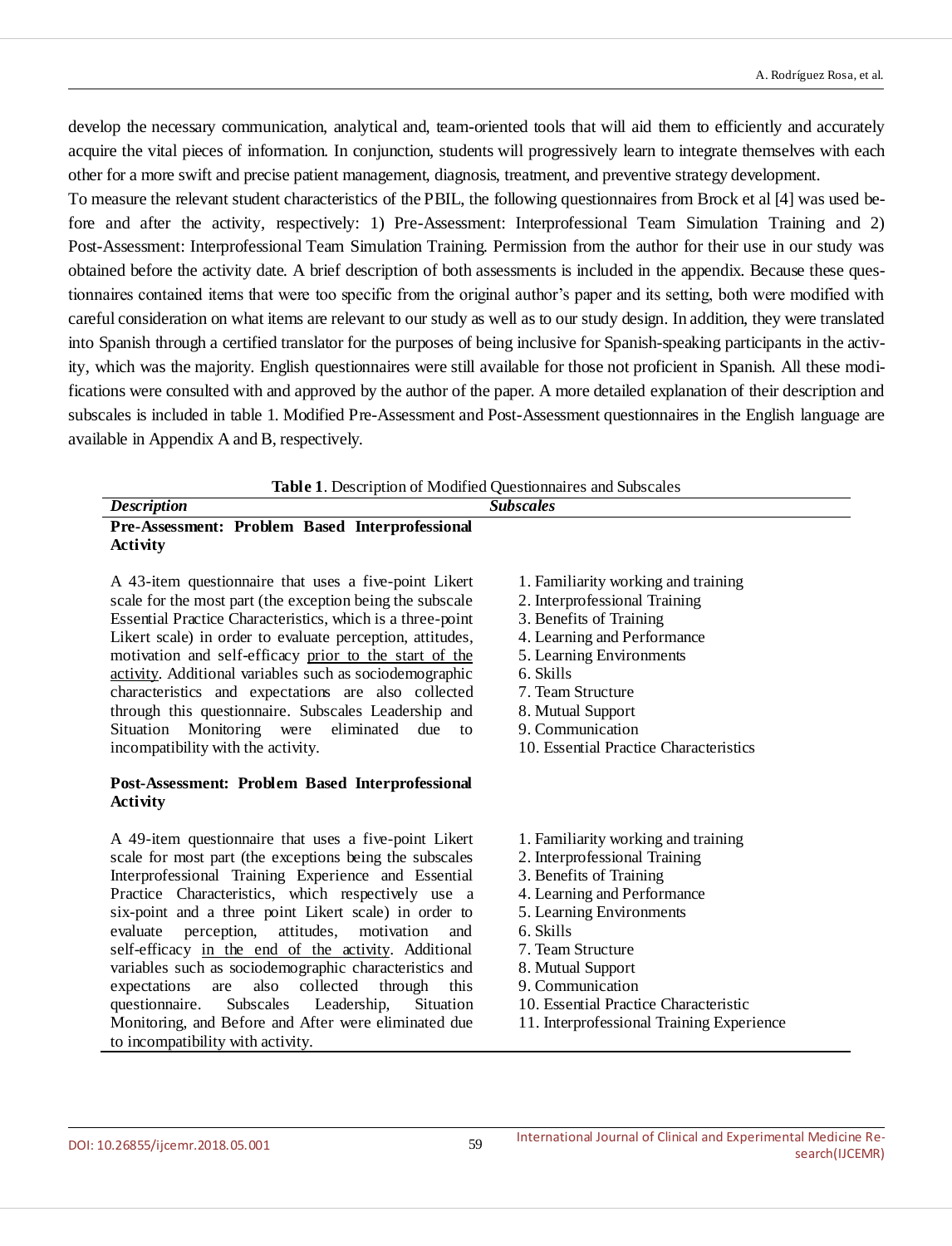#### *B. Study Population*

The study population were students enrolled in the nursing, medicine, or public health programs at SJBSOM, Caguas, Puerto Rico. From these programs, the students who participated in the PBIL activity were by convenience sample: fourth year nursing students, second year medical students, and first and second year public health students.

#### *C. Sample Size/Selection*

The study has a sample size of 71 students in total. 51 medical students, 3 nursing students and 17 public health students. When comparing the potential sample size of students of SJBSOM with other United States (US) mainland medical schools during literature review, it yielded a significantly larger sample size on every US medical school. Thus, minimum sample size calculation was not conducted for the potential student sample size at SJBSOM.

#### *D. Inclusion and Exclusion Criteria*

As mentioned in the "Study population" section, the inclusion criteria was all fourth-year nursing students, second year medical students, and first and second year public health students of SJBSOM, who participated in the PBIL activity. All other students enrolled in SJBSOM that did not meet the previously mentioned inclusion criteria were excluded. Qualifying students were invited as volunteer participants through official SJBSOM emails.

#### *E. Study variables*

The variables of interest for this study were sociodemographic characteristics (age  $\&$  sex), academia (program  $\&$  level), previous healthcare work experience, perceptions, attitudes, self-efficacy, and motivation. Previous healthcare experience variable provided a perspective of how many students had previously been exposed to team-based dynamics within the work field. The perceptions and the attitudes variables provided an understanding of how much students, not only know about each other's professional roles but also, of how involved was each profession involved in patient care. The self-efficacy variable provides an insight of how they see themselves and how important is their profession in patient care. The motivation variable provided a perception on how much were the students, in general, interested in learning not only about each other's profession but also, to engage in team-based patient care dynamics before they enter the work field. The analysis was based on answers derived from the Pre-Assessment and Post-Assessment questionnaires that each participant completed. The sample was drawn from students enrolled in SJBSOM, Caguas, Puerto Rico, in the medicine, nursing or public health programs considering academic level or current year. Any previous healthcare work experience before or during the completion of the academic program was evaluated. Perceptions, attitudes, self-efficacy and motivation data were derived from the Pre-Assessment and Post-Assessment questionnaires that each participant completed.

#### *F. Data Collection Method*

Each student completed the questionnaires in a controlled setting auditorium, simultaneously with every student participating in the Pilot Study. Both the Pre-Assessment and Post-Assessment questionnaires were completed in the same auditorium and conditions. All quantitative data from the pre/post-activity questionnaire and sociodemographic characteristics were collected with the utmost confidentiality, integrated in Microsoft Excel and linked for statistical analysis based on codification that consisted of three alphanumeric digits of the participant's choice. This method assured their confidentiality before and after the event, as well as with data management. All data was encrypted until data analysis was performed.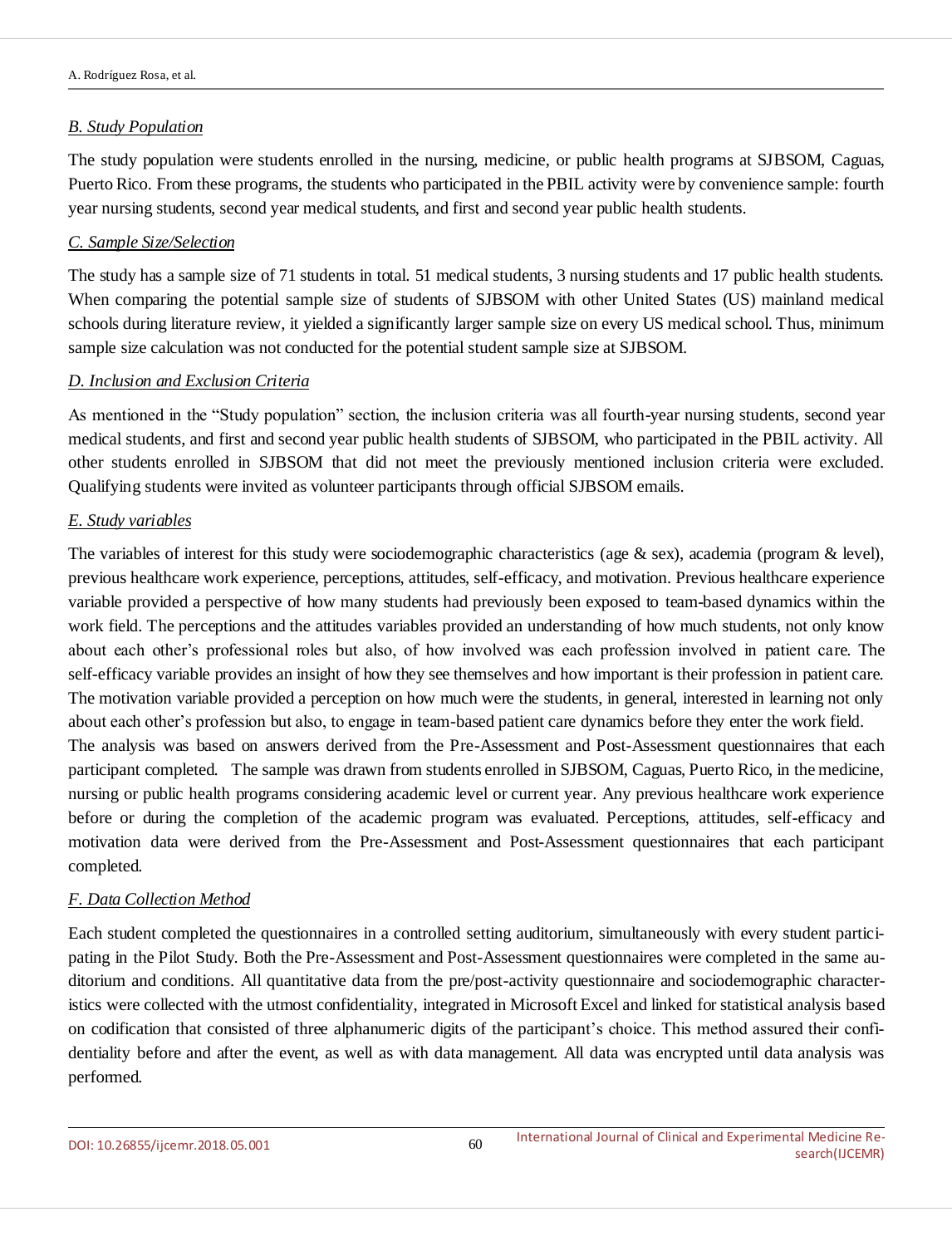#### **3. Data Analysis**

Descriptive statistics (including the median and the interquartile range) and frequency analysis were determined in this study. Wilcox on matched pairs signed rank test and the sign test were used to respectively assess whether there is a difference in the median ranks of the paired data and if there is a higher median rank in the data after the activity than before the activity. The two-sided p-value was derived from the Wilcox on matched pairs signed rank test, whereas the one-sided p-value was derived from the sign test. Effect size estimates was also determined from the paired data by taking into consideration the correlation *r* proposed by Cohen in the case of nonparametric data [6, 7] for the purposes of evaluating if the activity had a *practical* change in the answers given by the students before and after the activity and the level of impact. This was determined by using the *z*-value from the Wilcox on test and dividing it by the square root of the total sample size (N); by dividing the *z*-value to the function of *N,* it removes the effect of sample size from the resultant effect size estimate [7]. Cohen's guidelines for *r* are that a value of 0.5 or higher is considered a large effect, a medium effect is between 0.3 and 0.49, and a small effect is between 0.1 and 0.29 [7, 8]. The statistical significance was set at  $\alpha$  = 0.05. Stata V. 14 (College Station, TX, USA: StataCorp LP) was used for the analysis.

#### **4. Results**

A total of 71 students completed both pre and post-assessments. Table 2 shows the sociodemographic characteristics from the participants in all three programs who completed the assessments.

Table 3 shows both the statistical and practical significance for the answers in the questionnaire given before and after the activity. For the most part, results in this table exhibited statistical significance as well as varying effect sizes, although some exceptions were found. The students in general were largely impacted after the activity in terms of familiarity with the aspect of working as part of an interprofessional team ( $p = 0.0001$ ;  $r = 0.47$ ) and in the aspect of training as part of the same team ( $p < 0.0001$ ;  $r = 0.62$ ) in the subscale "Familiarity working and training", as well as an enthusiasm for the activity ( $p < 0.0001$ ;  $r = 0.52$ ) in the "Interprofessional Training" subscale. The subscales that for the most part exhibited statistical significance and a large effect size were found among the subscales "Learning and Performance" and "Learning Environment", whereas "Mutual Support" exhibited non-significance and even a small to no change in the effect size. However, in terms of the questions in the subscale "Mutual Support", a high percentage of people responded the same answer in both assessments (>50%).

Students recognized the potential benefits mentioned in the subscale "Benefits of Training", with the exception of the second question in which they were asked whether the patients would ultimately benefit by an interprofessional collaboration in problem-solving ( $p = 0.2271$ ;  $r = 0.14$ ) and the median rank after the activity did not significantly change from the median rank prior to it ( $p = 0.1808$ ); 41 students (57.75% of the sample) did not change their responses in both assessments, while 12 (16.90%) had a lower median ranks in the post-assessment than the pre-assessment and only 18 (25.35%) provided higher median ranks in the post-assessment than the pre-assessment.

In the subscale "Skills", the only questions in which the differences in responses were non-significance were when asked if they are not effective at delegating responsibility for tasks ( $p = 0.1927$ ;  $r = 0.15$ ) and if integrating information and suggestions into a plan is something they are not very good at  $(p = 0.1815; r = 0.16)$ . In addition, when asked if they do not feel that they can take on a leadership role in a team and be effective, while there was a significant difference in responses between both assessments ( $p = 0.0008$ ;  $r = 0.40$ ), the median rank after the activity was not higher than before  $(p = 0.9999)$ . 36 people (50.74%) had the same responses in both assessments, while 28 (39.44%) provided a lower median rank in the post-assessment than the pre-assessment and only 7 (9.86%) provided a higher median rank in the post-assessment than the pre-assessment. As for the subscale "Team Structure", only when asked if patients are a critical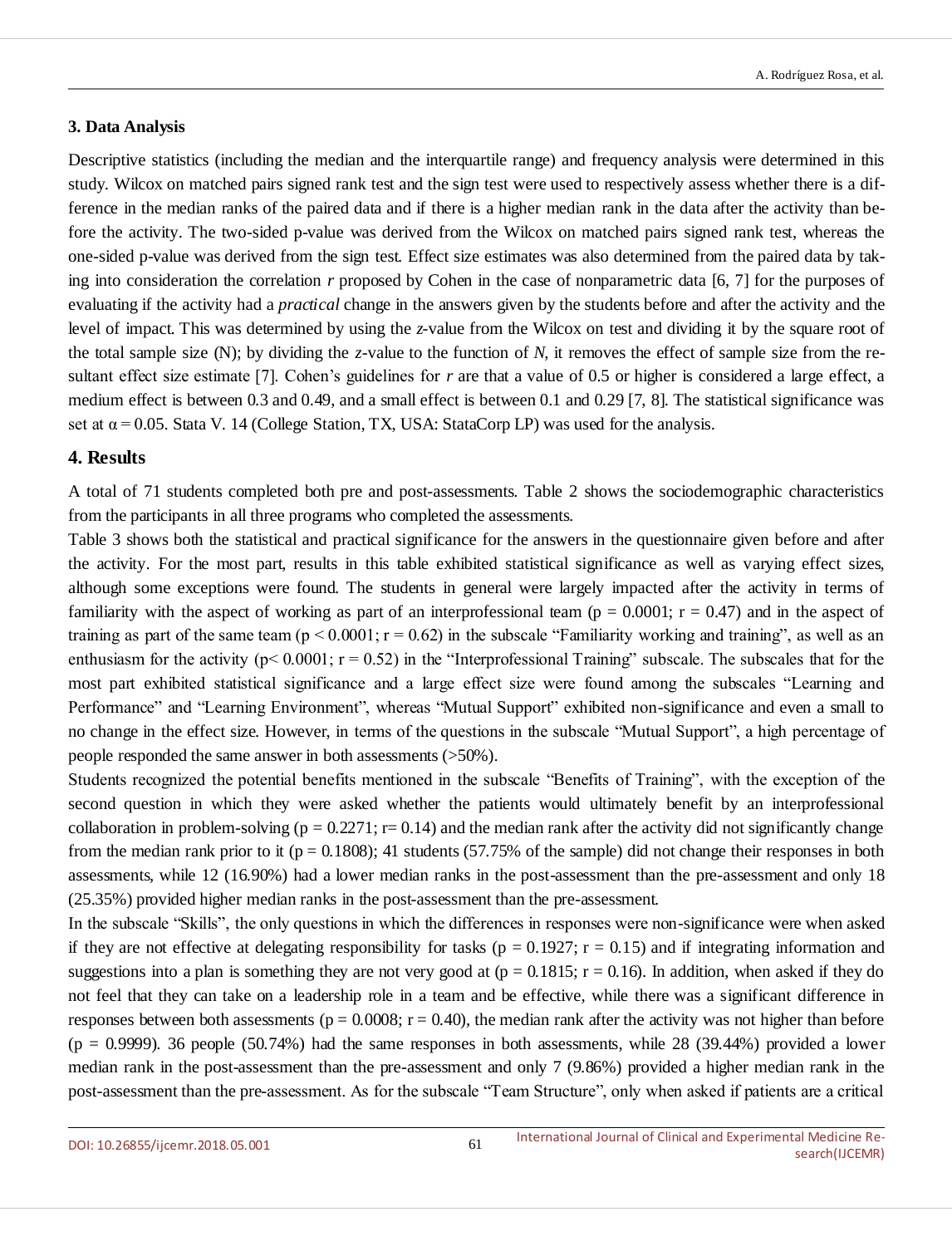component of the care team were the responses not significantly different ( $p = 0.0861$ ;  $r = 0.20$ ) and the ranks were lower after the activity than before ( $p = 0.0717$ ). In this question, only 54 students (76.06%) had the same responses on both assessments, whereas 5 (7.04%) had a lower median rank in the post-assessment than the pre-assessment and only 12 (16.90%) had a higher median rank in the post-assessment than the pre-assessment.

Among the total questions found in the "Communication" subscale, only half of the questions had statistical significance and even medium- level effect sizes. Only when asked if teams that do not communicate effectively significantly increase their risk of committing errors ( $p = 0.3199$ ;  $r = 0.12$ ), if poor communication is the most common cause of reported errors ( $p = 0.5211$ ;  $r = 0.076$ ) and if it is nearly impossible to train individuals how to be better communicators  $(p = 0.1160; r = 0.19)$  did the responses did not differ significantly. A high percentage of people responded the same answer in both assessments for all these three questions (>50%).

The content of Table 4 was divided into two sub tables, which include pre and post assessments for all three academic programs and the answers from the subscale "Essential Practice Characteristics". All three academic programs did not differ greatly in terms of percentages in the items within this subscale. Table 5 illustrates a table in which it describes certain aspects from the subscale "Interprofessional Training Experience" that the students answered after concluding the activity. For the most part, higher percentages ( $>$  35%) were more present in the "Frequently" answer then the other answers, except for "Team members anticipated the needs of other team members" in which the higher percentage was in the "Often" answer (39.44%).

|                              | Medicine $(n = 51)$ | Public Health $(n = 17)$ | Nursing $(n = 3)$ |
|------------------------------|---------------------|--------------------------|-------------------|
|                              |                     |                          |                   |
| Sex, $n$ (%)                 |                     |                          |                   |
| Male                         | 25(49.02)           | 8(47.06)                 | 2(66.67)          |
| <b>Female</b>                | 26(50.98)           | 9(52.94)                 | 1(33.33)          |
| Age (years), Median (IQR)    | $25(24-25)$         | $27(25-28)$              | $24(20-35)$       |
| Current Academic Year, n     |                     |                          |                   |
| $\frac{6}{2}$                |                     |                          |                   |
|                              | 0(0)                | 13(76.47)                | 0(0)              |
| 2                            | 51(100)             | 4(23.53)                 | 0(0)              |
| 3                            | 0(0)                | 0(0)                     | 2(66.67)          |
|                              | 0(0)                | 0(0)                     | 1(33.33)          |
| <b>Healthcare work</b>       |                     |                          |                   |
| experience prior to entering |                     |                          |                   |
| program, $n$ $(\frac{9}{6})$ |                     |                          |                   |
| <b>Yes</b>                   | 36(70.59)           | 9(52.94)                 | 1(33.33)          |
| N <sub>0</sub>               | 15(29.41)           | 8(47.06)                 | 2(66.67)          |

**Table 2.** Sociodemographic characteristics from students who completed both assessments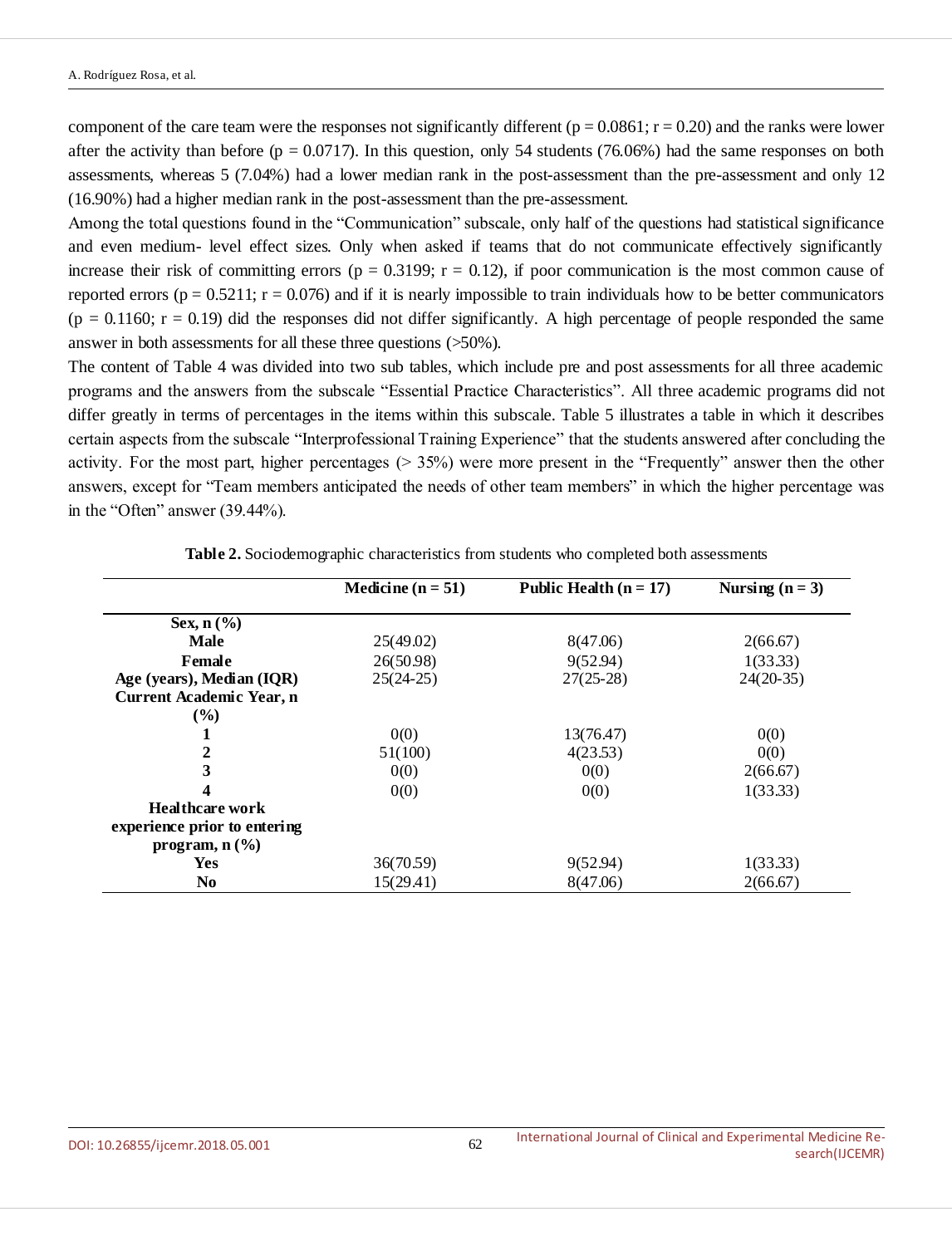| <b>Subscales and questions</b>                                                  | Pre-assess | Post-assess | <b>Two-side</b> | One-sid  | <b>Effect</b> |
|---------------------------------------------------------------------------------|------------|-------------|-----------------|----------|---------------|
|                                                                                 | ment       | ment        | d               | ed       | <b>Size</b>   |
|                                                                                 | Median     | Median      | p-value         | p-value  | r             |
|                                                                                 | (IQR)      | (IQR)       |                 |          |               |
| Familiarity working and training                                                |            |             |                 |          |               |
| 1. How familiar are you with WORKING as part                                    | $4(3-4)$   | $4(4-5)$    | 0.0001          | 0.0001   | 0.47          |
| of an interprofessional team?<br>2. How familiar are you with TRAINING as part  | $3(3-4)$   | $4(3-5)$    | < 0.0001        | < 0.0001 | 0.62          |
| of an interprofessional team?                                                   |            |             |                 |          |               |
| <b>Interprofessional Training</b>                                               |            |             |                 |          |               |
| 1. I'm looking forward to the Problem Based                                     | $3(3-4)$   | $4(3-5)$    | < 0.0001        | < 0.0001 | 0.52          |
| Interprofessional Activity                                                      |            |             |                 |          |               |
| <b>Benefits of Training</b>                                                     |            |             |                 |          |               |
| 1. Learning with other students helps me become                                 | $4(4-5)$   | $5(4-5)$    | 0.0031          | 0.0030   | 0.35          |
| a more effective member of a healthcare team.                                   |            |             |                 |          |               |
| 2. Patients ultimately benefit if interprofessional                             | $5(4-5)$   | $5(4-5)$    | 0.2271          | 0.1808   | 0.14          |
| healthcare students learn together to solve patient                             |            |             |                 |          |               |
| problems.                                                                       |            |             |                 |          |               |
| 3. Shared learning with other healthcare students                               | $4(4-5)$   | $5(4-5)$    | 0.0156          | 0.0145   | 0.29          |
| increases my ability to understand clinical                                     |            |             |                 |          |               |
| problems.                                                                       |            |             |                 |          |               |
| 4. Interprofessional healthcare team training                                   | $4(4-5)$   | $5(4-5)$    | 0.0011          | 0.0011   | 0.39          |
| exercises help me appreciate other professionals.                               |            |             |                 |          |               |
| <b>Learning and Performance</b><br>1. I enjoy learning in team based healthcare | $4(3-4)$   | $4(4-5)$    | < 0.0001        | < 0.0001 | 0.57          |
| activities.                                                                     |            |             |                 |          |               |
| 2. I perform well in team based healthcare                                      | $4(3-4)$   | $4(4-5)$    | < 0.0001        | < 0.0001 | 0.57          |
| activities.                                                                     |            |             |                 |          |               |
| 3. I enjoy learning opportunities that bring                                    | $4(3-5)$   | $4(4-5)$    | 0.0037          | 0.0041   | 0.35          |
| together students from other professions.                                       |            |             |                 |          |               |
| 4. I perform well in settings that bring together                               | $4(3-5)$   | $4(4-5)$    | < 0.0001        | < 0.0001 | 0.50          |
| students from other professions.                                                |            |             |                 |          |               |
| <b>Learning Environments</b>                                                    |            |             |                 |          |               |
| 1. Learning in small groups is a good use of                                    | $4(3-4)$   | $4(4-5)$    | < 0.0001        | < 0.0001 | 0.50          |
| training time.                                                                  |            |             |                 |          |               |
| 2. Learning with other healthcare students is a                                 | $4(3-4)$   | $4(4-5)$    | < 0.0001        | < 0.0001 | 0.61          |
| good use of training time.                                                      |            |             |                 |          |               |
| 3. Learning in this team simulated team exercise                                | $4(3-4)$   | $4(4-5)$    | < 0.0001        | < 0.0001 | 0.68          |
| is a good use of training time.<br><b>Skills</b>                                |            |             |                 |          |               |
| 1. I can work effectively in teams.                                             | $4(4-5)$   | $4(4-5)$    | 0.0078          | 0.0053   | 0.32          |
| 2. I can contribute valuable insight to teams.                                  | $4(4-5)$   | $4(4-5)$    | 0.0074          | 0.0047   | 0.32          |
| 3. I can easily facilitate communication between                                | $4(4-5)$   | $4(4-5)$    | 0.0055          | 0.0030   | 0.33          |
| team members.                                                                   |            |             |                 |          |               |
| 4. I am not effective at delegating responsibility                              | $3(2-4)$   | $2(1-4)$    | 0.1927          | 0.9061   | 0.15          |
| for tasks.                                                                      |            |             |                 |          |               |
| 5. I can effectively coordinate tasks and activities                            | $4(4-5)$   | $4(4-5)$    | 0.0088          | 0.0083   | 0.31          |
| of a team.                                                                      |            |             |                 |          |               |
| 6. I am able to resolve conflicts between                                       | $4(3-4)$   | $4(3-5)$    | 0.0346          | 0.0307   | $-0.25$       |
| individuals effectively.                                                        |            |             |                 |          |               |
| 7. I do not feel I can take on a leadership role in a                           | $2(2-3)$   | $2(1-3)$    | 0.0008          | 0.9999   | 0.40          |
| team and be effective.                                                          |            |             |                 |          |               |

**Table 3.** Statistical significance and effect size based on answers from questions in both assessments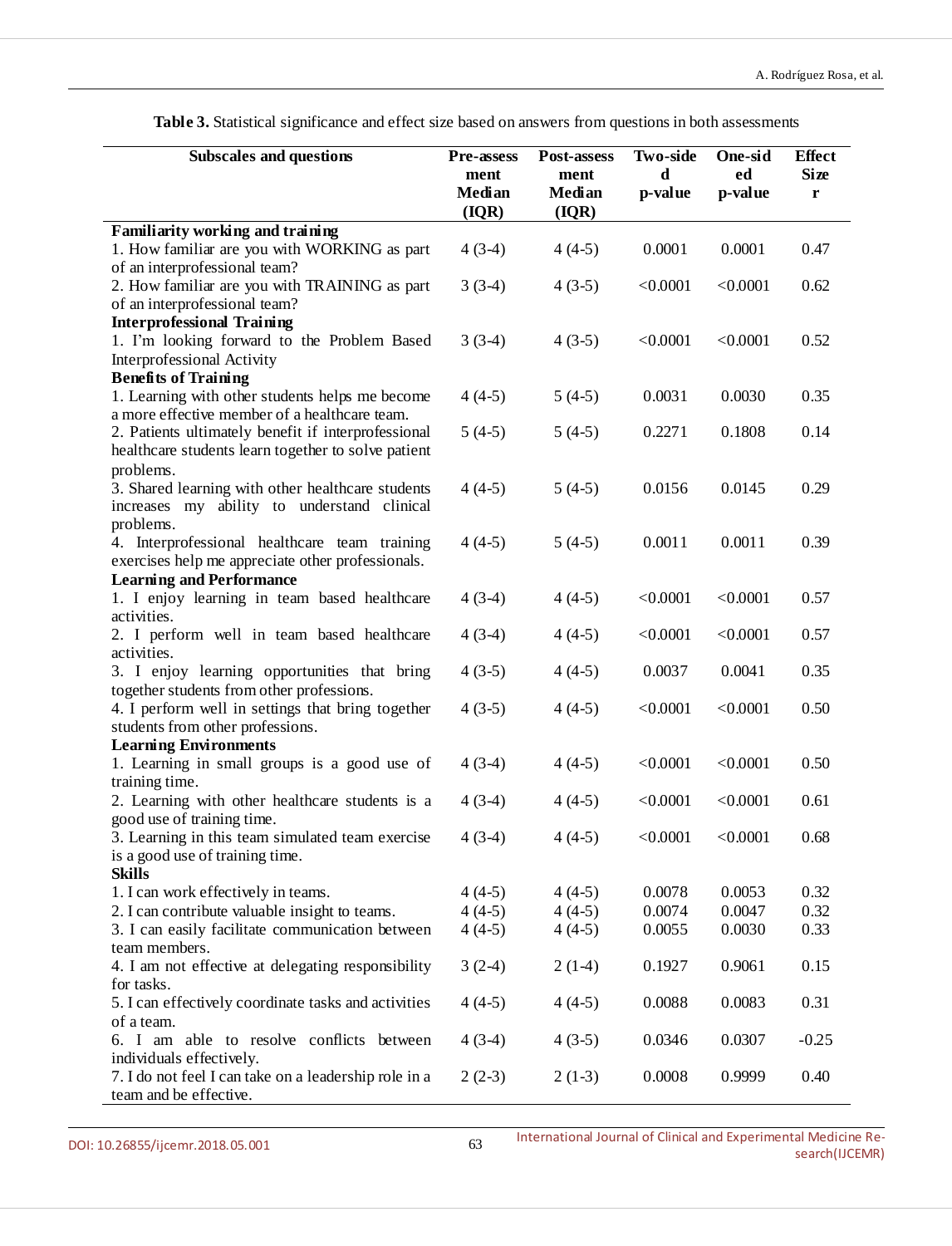| 8. Integrating information and suggestions into a<br>plan is something I am not very good at.   | $2(1-3)$ | $2(1-3)$ | 0.1815   | 0.9283   | 0.16  |
|-------------------------------------------------------------------------------------------------|----------|----------|----------|----------|-------|
| <b>Team Structure</b>                                                                           |          |          |          |          |       |
| 1. It is important to ask patients and their families<br>for feedback regarding patient care.   | $4(4-5)$ | $5(4-5)$ | < 0.0001 | < 0.0001 | 0.53  |
| 2. Patients are a critical component of the care                                                | $4(4-5)$ | $5(4-5)$ | 0.0861   | 0.0717   | 0.20  |
| team.<br>3. A team's mission is of greater value than the                                       | $4(4-5)$ | $5(4-5)$ | 0.0018   | 0.0017   | 0.39  |
| goals of individual team members.<br>4. Effective team members can anticipate the               | $4(4-5)$ | $5(4-5)$ | < 0.0001 | < 0.0001 | 0.51  |
| needs of other team members.                                                                    |          |          |          |          |       |
| <b>Mutual Support</b>                                                                           |          |          |          |          |       |
| 1. To be effective, team members should<br>understand the work of their fellow team<br>members. | $5(4-5)$ | $5(4-5)$ | 0.3560   | 0.2517   | 0.11  |
| 2. Asking for assistance from a team member is a                                                | $2(1-3)$ | $1(1-3)$ | 0.9285   | 0.5722   | 0.011 |
| sign that an individual does not know how to do                                                 |          |          |          |          |       |
| his/her job effectively.                                                                        |          |          |          |          |       |
| 3. Providing assistance to team members is a sign                                               | $2(1-3)$ | $1(1-2)$ | 0.6842   | 0.7294   | 0.048 |
| that an individual does not have enough work to                                                 |          |          |          |          |       |
| do.                                                                                             |          |          |          |          |       |
| 4. Offering to help a fellow team member with                                                   | $4(4-5)$ | $4(4-5)$ | 0.0814   | 0.0610   | 0.21  |
| his/her individual work tasks is an effective tool                                              |          |          |          |          |       |
| for improving team performance.                                                                 |          |          |          |          |       |
| 5. It is appropriate to continue to assert a patient                                            | $4(4-5)$ | $5(4-5)$ | 0.1732   | 1.000    | 0.16  |
| safety concern until you are certain that it has                                                |          |          |          |          |       |
| been heard.                                                                                     |          |          |          |          |       |
| Communication                                                                                   |          |          |          |          |       |
| 1. Teams that do not communicate effectively,                                                   | $5(4-5)$ | $5(4-5)$ | 0.3199   | 0.8811   | 0.12  |
| significantly increase their risk of committing                                                 |          |          |          |          |       |
| errors.                                                                                         |          |          |          |          |       |
| 2. Poor communication is the most common                                                        | $5(4-5)$ | $5(4-5)$ | 0.5211   | 0.3388   | 0.076 |
| cause of reported errors.                                                                       |          |          |          |          |       |
| Adverse events may be reduced<br>3.<br>by                                                       | $4(4-5)$ | $5(4-5)$ | 0.0035   | 0.0030   | 0.35  |
| maintaining an information exchange<br>with                                                     |          |          |          |          |       |
| patients and their families.                                                                    |          |          |          |          |       |
| 4. I prefer to work with team members who ask                                                   | $4(3-5)$ | $4(4-5)$ | 0.0007   | 0.0007   | 0.40  |
| questions about information I provide.                                                          |          |          |          |          |       |
| 5. It is important to have a standardized method                                                | $4(4-5)$ | $5(4-5)$ | 0.0009   | 0.0008   | 0.39  |
| for sharing information when handing off                                                        |          |          |          |          |       |
| patients.                                                                                       |          |          |          |          |       |
| 6. It is nearly impossible to train individuals how                                             | $2(1-3)$ | $2(1-4)$ | 0.1160   | 0.1481   | 0.19  |
| to be better communicators.                                                                     |          |          |          |          |       |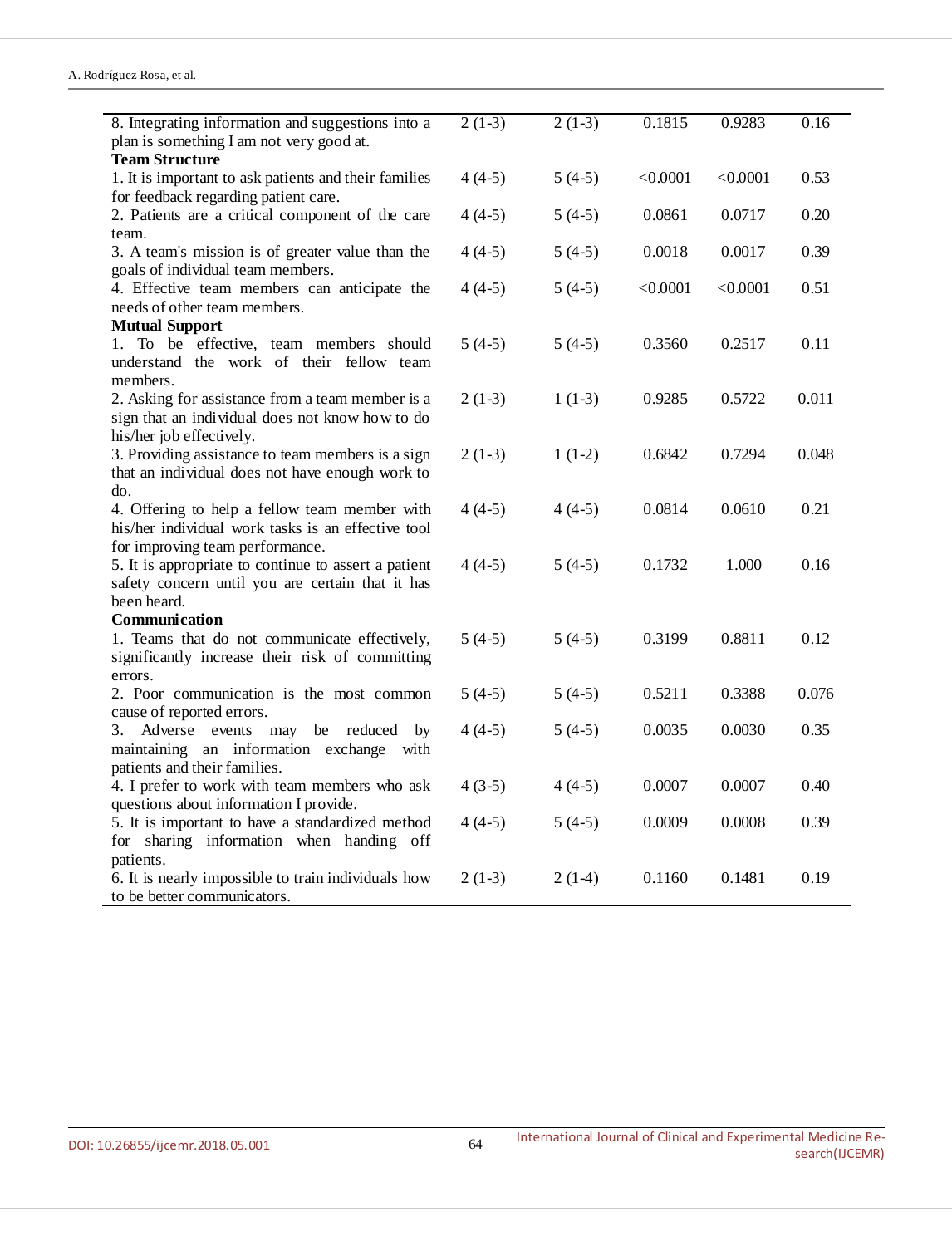| a) Pre-Assessment                                   | Medicine ( $n = 51$ )                              | Public Health $(n = 17)$ | Nursing $(n = 3)$ | Total,<br>$n\left(\frac{0}{0}\right)$ |  |  |  |  |
|-----------------------------------------------------|----------------------------------------------------|--------------------------|-------------------|---------------------------------------|--|--|--|--|
| Collaboration, n (%)                                |                                                    |                          |                   |                                       |  |  |  |  |
| <b>Essential</b>                                    | 50 (98.04)                                         | 17(100)                  | 3(100)            | 70 (98.59)                            |  |  |  |  |
| Non-Essential                                       | 0(0)                                               | 0(0)                     | 0(0)              | 0(0)                                  |  |  |  |  |
| Don't Know                                          | 1(1.96)                                            | 0(0)                     | 0(0)              | 1(1.41)                               |  |  |  |  |
|                                                     | Working Together to Solve Patient's Problem, n (%) |                          |                   |                                       |  |  |  |  |
| <b>Essential</b>                                    | 48 (94.12)                                         | 17(100)                  | 3(100)            | 68 (95.77)                            |  |  |  |  |
| Non-Essential                                       | 2(3.92)                                            | 0(0)                     | 0(0)              | 2(2.82)                               |  |  |  |  |
| Don't Know                                          | 1(1.96)                                            | 0(0)                     | 0(0)              | 1(1.41)                               |  |  |  |  |
| Reducing Errors, n (%)                              |                                                    |                          |                   |                                       |  |  |  |  |
| <b>Essential</b>                                    | 48 (94.12)                                         | 17(100)                  | 3(100)            | 68 (95.77)                            |  |  |  |  |
| Non-Essential                                       | 0(0)                                               | 0(0)                     | 0(0)              | 0(0)                                  |  |  |  |  |
| Don't Know                                          | 3(5.88)                                            | 0(0)                     | 0(0)              | 3(4.23)                               |  |  |  |  |
| <b>Improving Quality of Care, n (%)</b>             |                                                    |                          |                   |                                       |  |  |  |  |
| <b>Essential</b>                                    | 50 (98.04)                                         | 17(100)                  | 3(100)            | 70 (98.59)                            |  |  |  |  |
| Non-Essential                                       | 0(0)                                               | 0(0)                     | 0(0)              | 0(0)                                  |  |  |  |  |
| Don't Know                                          | 1(1.96)                                            | 0(0)                     | 0(0)              | 1(1.41)                               |  |  |  |  |
| Anticipating the needs of other team members, n (%) |                                                    |                          |                   |                                       |  |  |  |  |
| <b>Essential</b>                                    | 44 (86.28)                                         | 16(94.12)                | 1(33.33)          | 62 (87.32)                            |  |  |  |  |
| Non-Essential                                       | 5(9.80)                                            | 0(0)                     | 2(66.67)          | 7(9.86)                               |  |  |  |  |
| Don't Know                                          | 2(3.92)                                            | 1(5.88)                  | 0(0)              | 2(2.82)                               |  |  |  |  |
| Asking for assistance when needed, n (%)            |                                                    |                          |                   |                                       |  |  |  |  |

**Table 4.** a) Pre-Assessment and b) Post-Assessment of the subscale Essential Practice Characteristics

DOI: 10.26855/ijcemr.2018.05.001 65 International Journal of Clinical and Experimental Medicine Research(IJCEMR)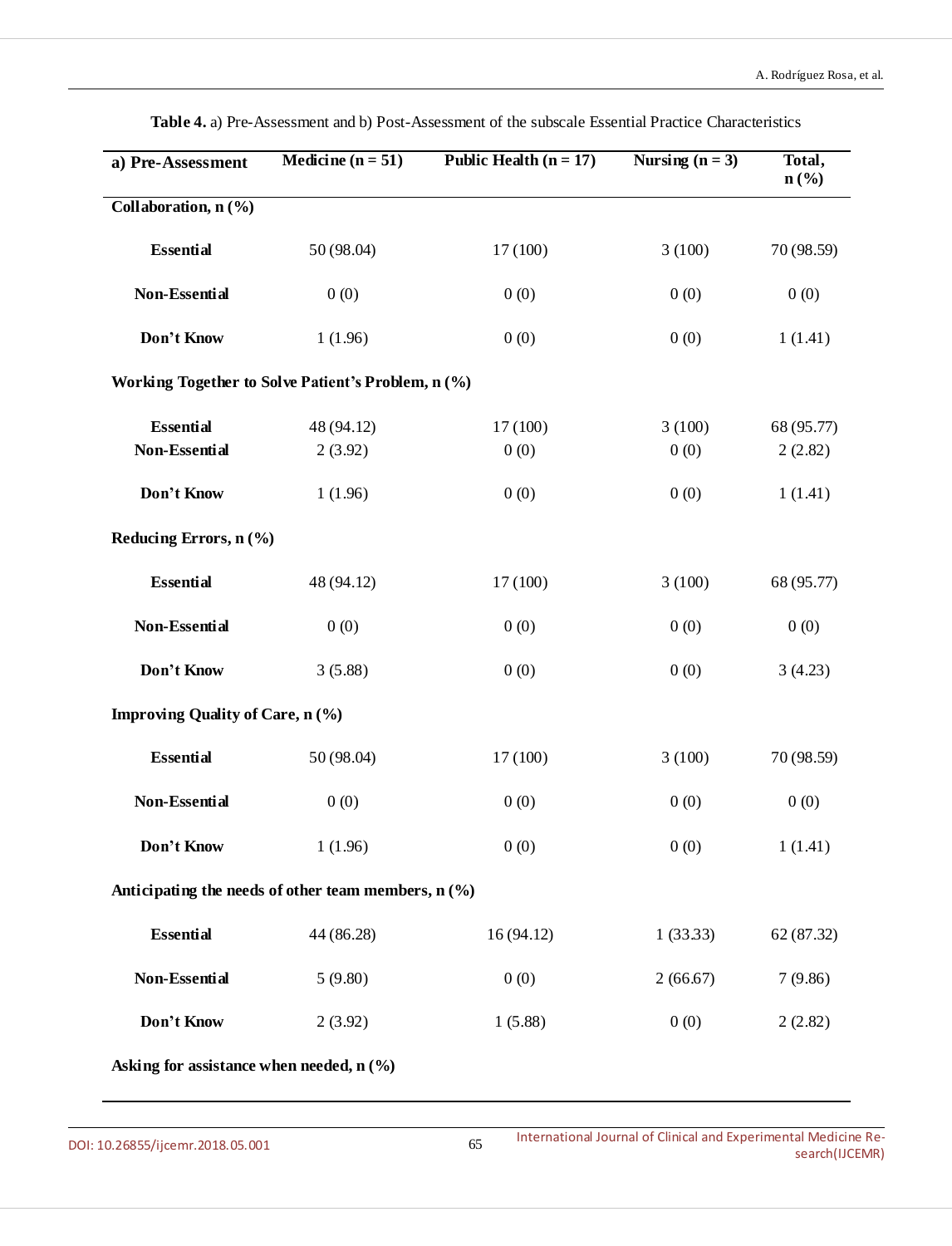A. Rodr guez Rosa, et al.

| Non-Essential<br>0(0)<br>2(66.67)<br>1(1.96)<br>3(4.23)<br>Don't Know<br>1(5.88)<br>0(0)<br>3(4.23)<br>2(3.92)<br>Medicine $(n = 51)$<br>Public Health $(n = 17)$<br>Nursing $(n = 3)$<br>Total,<br>b) Post-Assessment<br>$n\left(\frac{0}{0}\right)$<br>Collaboration, n (%)<br><b>Essential</b><br>50 (98.04)<br>17(100)<br>3(100)<br>Non-Essential<br>0(0)<br>0(0)<br>0(0)<br>0(0)<br>Don't Know<br>0(0)<br>0(0)<br>1(1.96)<br>1(1.41)<br>Working Together to Solve Patient's Problem, n (%)<br><b>Essential</b><br>50 (98.04)<br>17(100)<br>3(100)<br>Non-Essential<br>0(0)<br>0(0)<br>0(0)<br>0(0)<br>Don't Know<br>1(1.96)<br>0(0)<br>0(0)<br>1(1.41)<br>Reducing Errors, n (%)<br><b>Essential</b><br>50 (98.04)<br>17(100)<br>3(100)<br>Non-Essential<br>0(0)<br>0(0)<br>0(0)<br>0(0)<br>Don't Know<br>1(1.96)<br>0(0)<br>0(0)<br>1(1.41)<br>Improving Quality of Care, n (%)<br><b>Essential</b><br>50 (98.04)<br>17(100)<br>3(100)<br>Non-Essential<br>0(0)<br>0(0)<br>0(0)<br>0(0)<br>Don't Know<br>0(0)<br>0(0)<br>1(1.96)<br>1(1.41)<br>Anticipating the needs of other team members, $n$ (%)<br><b>Essential</b><br>47(92.16)<br>16(94.12)<br>3(100)<br>Non-Essential<br>3(5.88)<br>1(5.88)<br>0(0)<br>4(5.63)<br>Don't Know<br>0(0)<br>0(0)<br>1(1.96)<br>1(1.41)<br>Asking for assistance when needed, $n$ (%) | <b>Essential</b> | 48 (94.12) | 16(94.12) | 1(33.33) | 65 (91.54) |
|--------------------------------------------------------------------------------------------------------------------------------------------------------------------------------------------------------------------------------------------------------------------------------------------------------------------------------------------------------------------------------------------------------------------------------------------------------------------------------------------------------------------------------------------------------------------------------------------------------------------------------------------------------------------------------------------------------------------------------------------------------------------------------------------------------------------------------------------------------------------------------------------------------------------------------------------------------------------------------------------------------------------------------------------------------------------------------------------------------------------------------------------------------------------------------------------------------------------------------------------------------------------------------------------------------------------------------|------------------|------------|-----------|----------|------------|
|                                                                                                                                                                                                                                                                                                                                                                                                                                                                                                                                                                                                                                                                                                                                                                                                                                                                                                                                                                                                                                                                                                                                                                                                                                                                                                                                |                  |            |           |          |            |
|                                                                                                                                                                                                                                                                                                                                                                                                                                                                                                                                                                                                                                                                                                                                                                                                                                                                                                                                                                                                                                                                                                                                                                                                                                                                                                                                |                  |            |           |          |            |
|                                                                                                                                                                                                                                                                                                                                                                                                                                                                                                                                                                                                                                                                                                                                                                                                                                                                                                                                                                                                                                                                                                                                                                                                                                                                                                                                |                  |            |           |          |            |
|                                                                                                                                                                                                                                                                                                                                                                                                                                                                                                                                                                                                                                                                                                                                                                                                                                                                                                                                                                                                                                                                                                                                                                                                                                                                                                                                |                  |            |           |          |            |
|                                                                                                                                                                                                                                                                                                                                                                                                                                                                                                                                                                                                                                                                                                                                                                                                                                                                                                                                                                                                                                                                                                                                                                                                                                                                                                                                |                  |            |           |          |            |
|                                                                                                                                                                                                                                                                                                                                                                                                                                                                                                                                                                                                                                                                                                                                                                                                                                                                                                                                                                                                                                                                                                                                                                                                                                                                                                                                |                  |            |           |          | 70 (98.59) |
|                                                                                                                                                                                                                                                                                                                                                                                                                                                                                                                                                                                                                                                                                                                                                                                                                                                                                                                                                                                                                                                                                                                                                                                                                                                                                                                                |                  |            |           |          |            |
|                                                                                                                                                                                                                                                                                                                                                                                                                                                                                                                                                                                                                                                                                                                                                                                                                                                                                                                                                                                                                                                                                                                                                                                                                                                                                                                                |                  |            |           |          |            |
|                                                                                                                                                                                                                                                                                                                                                                                                                                                                                                                                                                                                                                                                                                                                                                                                                                                                                                                                                                                                                                                                                                                                                                                                                                                                                                                                |                  |            |           |          |            |
|                                                                                                                                                                                                                                                                                                                                                                                                                                                                                                                                                                                                                                                                                                                                                                                                                                                                                                                                                                                                                                                                                                                                                                                                                                                                                                                                |                  |            |           |          | 70 (98.59) |
|                                                                                                                                                                                                                                                                                                                                                                                                                                                                                                                                                                                                                                                                                                                                                                                                                                                                                                                                                                                                                                                                                                                                                                                                                                                                                                                                |                  |            |           |          |            |
|                                                                                                                                                                                                                                                                                                                                                                                                                                                                                                                                                                                                                                                                                                                                                                                                                                                                                                                                                                                                                                                                                                                                                                                                                                                                                                                                |                  |            |           |          |            |
|                                                                                                                                                                                                                                                                                                                                                                                                                                                                                                                                                                                                                                                                                                                                                                                                                                                                                                                                                                                                                                                                                                                                                                                                                                                                                                                                |                  |            |           |          |            |
|                                                                                                                                                                                                                                                                                                                                                                                                                                                                                                                                                                                                                                                                                                                                                                                                                                                                                                                                                                                                                                                                                                                                                                                                                                                                                                                                |                  |            |           |          | 70 (98.59) |
|                                                                                                                                                                                                                                                                                                                                                                                                                                                                                                                                                                                                                                                                                                                                                                                                                                                                                                                                                                                                                                                                                                                                                                                                                                                                                                                                |                  |            |           |          |            |
|                                                                                                                                                                                                                                                                                                                                                                                                                                                                                                                                                                                                                                                                                                                                                                                                                                                                                                                                                                                                                                                                                                                                                                                                                                                                                                                                |                  |            |           |          |            |
|                                                                                                                                                                                                                                                                                                                                                                                                                                                                                                                                                                                                                                                                                                                                                                                                                                                                                                                                                                                                                                                                                                                                                                                                                                                                                                                                |                  |            |           |          |            |
|                                                                                                                                                                                                                                                                                                                                                                                                                                                                                                                                                                                                                                                                                                                                                                                                                                                                                                                                                                                                                                                                                                                                                                                                                                                                                                                                |                  |            |           |          | 70 (98.59) |
|                                                                                                                                                                                                                                                                                                                                                                                                                                                                                                                                                                                                                                                                                                                                                                                                                                                                                                                                                                                                                                                                                                                                                                                                                                                                                                                                |                  |            |           |          |            |
|                                                                                                                                                                                                                                                                                                                                                                                                                                                                                                                                                                                                                                                                                                                                                                                                                                                                                                                                                                                                                                                                                                                                                                                                                                                                                                                                |                  |            |           |          |            |
|                                                                                                                                                                                                                                                                                                                                                                                                                                                                                                                                                                                                                                                                                                                                                                                                                                                                                                                                                                                                                                                                                                                                                                                                                                                                                                                                |                  |            |           |          |            |
|                                                                                                                                                                                                                                                                                                                                                                                                                                                                                                                                                                                                                                                                                                                                                                                                                                                                                                                                                                                                                                                                                                                                                                                                                                                                                                                                |                  |            |           |          | 66 (92.96) |
|                                                                                                                                                                                                                                                                                                                                                                                                                                                                                                                                                                                                                                                                                                                                                                                                                                                                                                                                                                                                                                                                                                                                                                                                                                                                                                                                |                  |            |           |          |            |
|                                                                                                                                                                                                                                                                                                                                                                                                                                                                                                                                                                                                                                                                                                                                                                                                                                                                                                                                                                                                                                                                                                                                                                                                                                                                                                                                |                  |            |           |          |            |
|                                                                                                                                                                                                                                                                                                                                                                                                                                                                                                                                                                                                                                                                                                                                                                                                                                                                                                                                                                                                                                                                                                                                                                                                                                                                                                                                |                  |            |           |          |            |

DOI: 10.26855/ijcemr.2018.05.001 <sup>66</sup> International Journal of Clinical and Experimental Medicine Re-search(IJCEMR)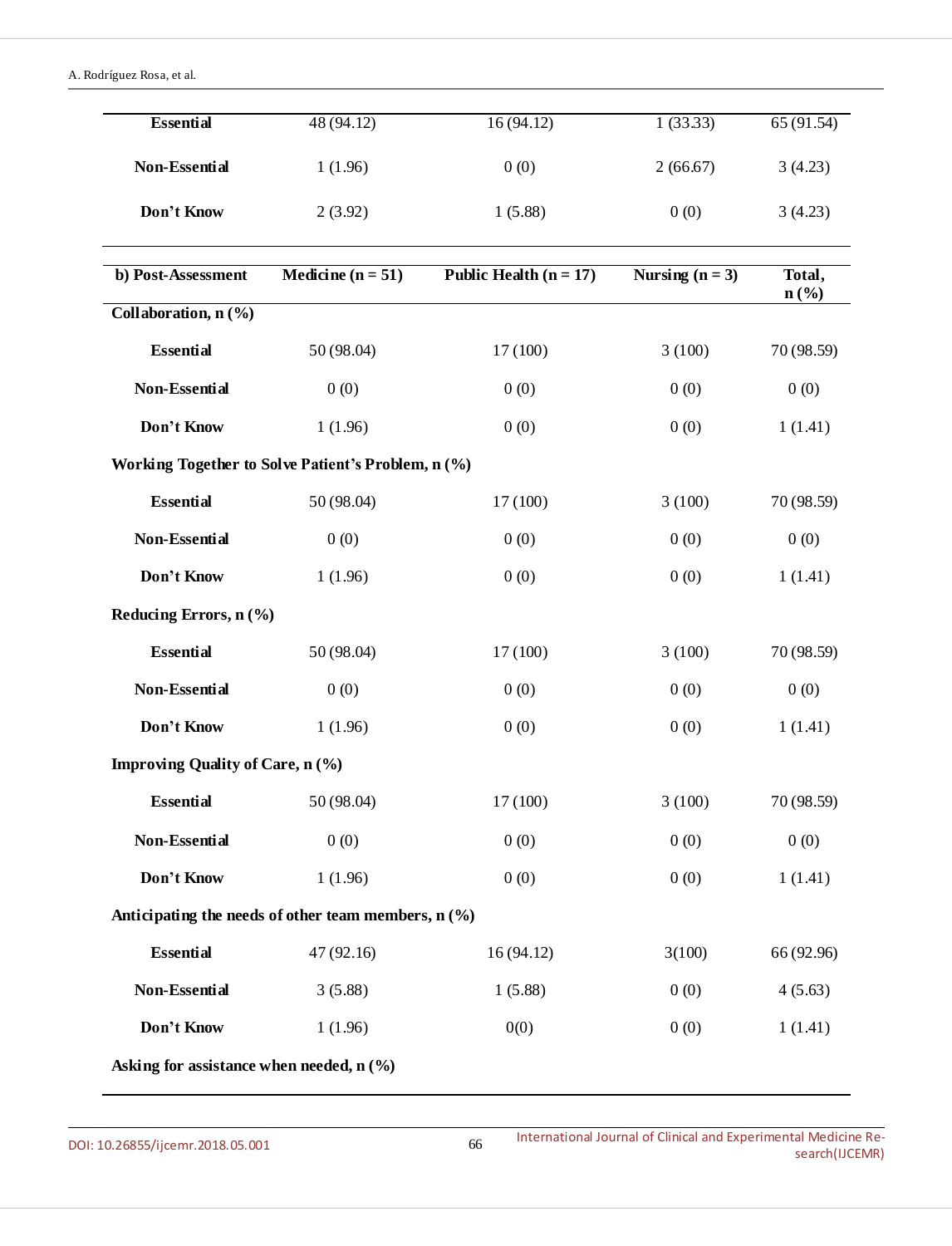A. Rodr guez Rosa, et al.

| <b>Essential</b>     | 49 (96.08) | 17(100) | 3(100) | 69 (97.18) |
|----------------------|------------|---------|--------|------------|
| <b>Non-Essential</b> | 1 (1.96)   | 0(0)    | 0(0)   | 1(1.41)    |
| Don't Know           | 1 (1.96)   | 0(0)    | 0(0)   | 1(1.41)    |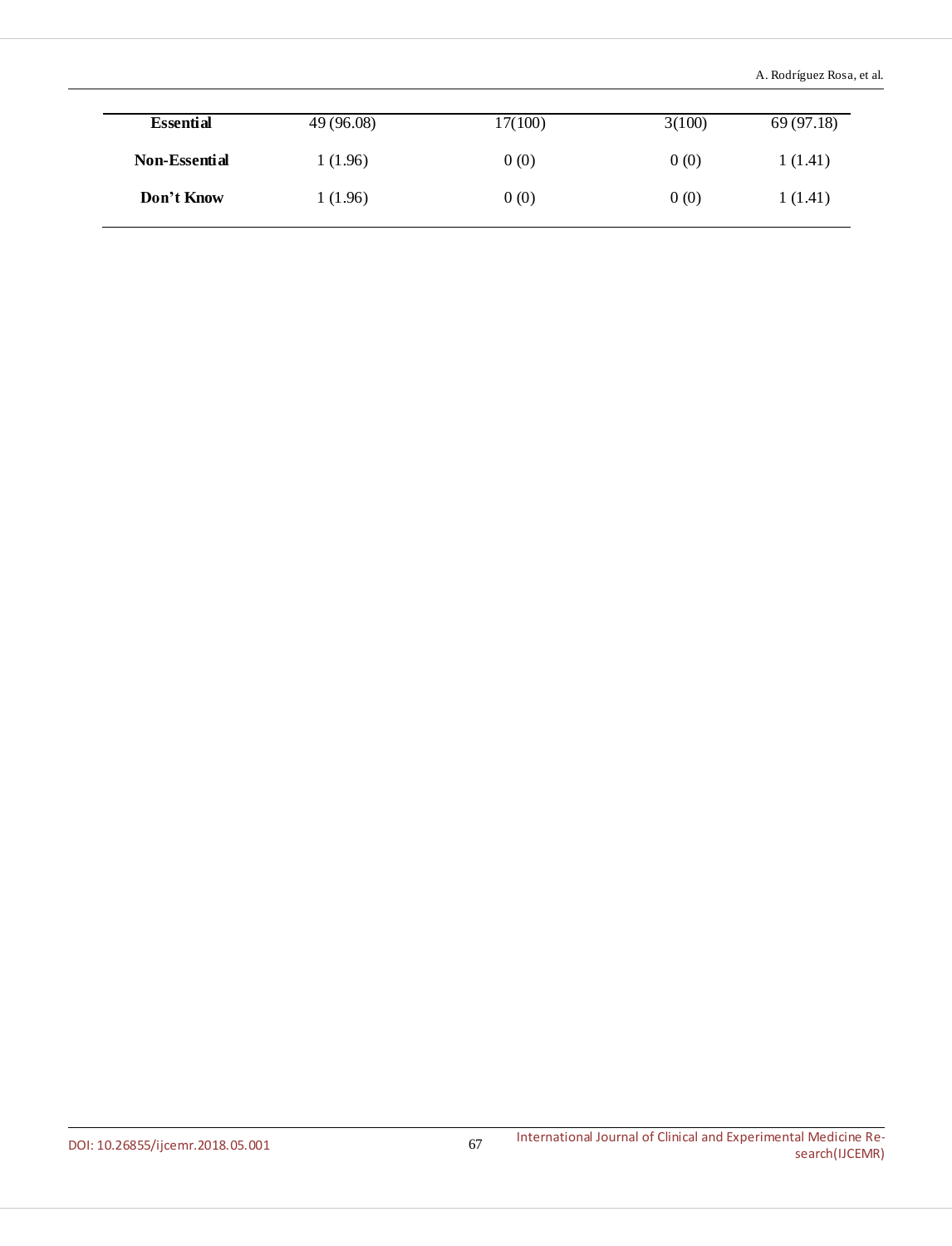| Interprofessional<br><b>Training Experience</b>                                              | Medicine $(n = 51)$ | Public Health $(n = 17)$                                                         | Nursing $(n = 3)$ | Total, n<br>(%) |  |  |  |  |
|----------------------------------------------------------------------------------------------|---------------------|----------------------------------------------------------------------------------|-------------------|-----------------|--|--|--|--|
| Team members anticipated the needs of other team members.                                    |                     |                                                                                  |                   |                 |  |  |  |  |
| <b>Never</b>                                                                                 | 0(0)                | 0(0)                                                                             | 0(0)              | 0(0)            |  |  |  |  |
| <b>Rarely</b>                                                                                | 2(3.92)             | 0(0)                                                                             | 0(0)              | 2(2.82)         |  |  |  |  |
| <b>Occasionally</b>                                                                          | 9(17.65)            | 3(17.65)                                                                         | 0(0)              | 12 (16.90)      |  |  |  |  |
| Often                                                                                        | 19 (37.25)          | 9 (52.94)                                                                        | 0(0)              | 28 (39.44)      |  |  |  |  |
| <b>Frequently</b>                                                                            | 18 (35.29)          | 4(23.53)                                                                         | 2(66.67)          | 24 (33.80)      |  |  |  |  |
| N/A                                                                                          | 3(5.88)             | 1(5.88)                                                                          | 1(33.33)          | 5(7.04)         |  |  |  |  |
| Leaders shared information with team members                                                 |                     |                                                                                  |                   |                 |  |  |  |  |
| <b>Never</b>                                                                                 | 1(1.96)             | 0(0)                                                                             | 0(0)              | 1(1.41)         |  |  |  |  |
| <b>Rarely</b>                                                                                | 0(0)                | 0(0)                                                                             | 0(0)              | 0(0)            |  |  |  |  |
| Occasionally                                                                                 | 3(5.88)             | 2(11.76)                                                                         | 0(0)              | 5(7.04)         |  |  |  |  |
| Often                                                                                        | 12(23.53)           | 9(52.94)                                                                         | 1(33.33)          | 22 (30.99)      |  |  |  |  |
| Frequently                                                                                   | 33 (64.71)          | 6 (35.29)                                                                        | 2(66.67)          | 41 (57.74)      |  |  |  |  |
| $\mathbf{N}/\mathbf{A}$                                                                      | 2(3.92)             | 0(0)                                                                             | 0(0)              | 2(2.82)         |  |  |  |  |
| Leaders created opportunities for team members to share information (e.g., huddles, briefs). |                     |                                                                                  |                   |                 |  |  |  |  |
| <b>Never</b>                                                                                 | 0(0)                | 0(0)                                                                             | 0(0)              | 0(0)            |  |  |  |  |
| <b>Rarely</b>                                                                                | 0(0)                | 0(0)                                                                             | 0(0)              | 0(0)            |  |  |  |  |
| <b>Occasionally</b>                                                                          | 4(7.84)             | 2(11.76)                                                                         | 0(0)              | 6(8.45)         |  |  |  |  |
| Often                                                                                        | 17(33.33)           | 8 (47.06)                                                                        | 1(33.33)          | 26(36.62)       |  |  |  |  |
| <b>Frequently</b>                                                                            | 28 (54.90)          | 7(41.18)                                                                         | 2(66.67)          | 37(52.11)       |  |  |  |  |
| N/A                                                                                          | 2(3.92)             | 0(0)                                                                             | 0(0)              | 2(2.82)         |  |  |  |  |
|                                                                                              |                     | Team members offered help to another team member who appeared tired or stressed. |                   |                 |  |  |  |  |
| <b>Never</b>                                                                                 | 0(0)                | 0(0)                                                                             | 0(0)              | 0(0)            |  |  |  |  |

**Table 5.** Post-Assessment of the subscale Interprofessional Training Experience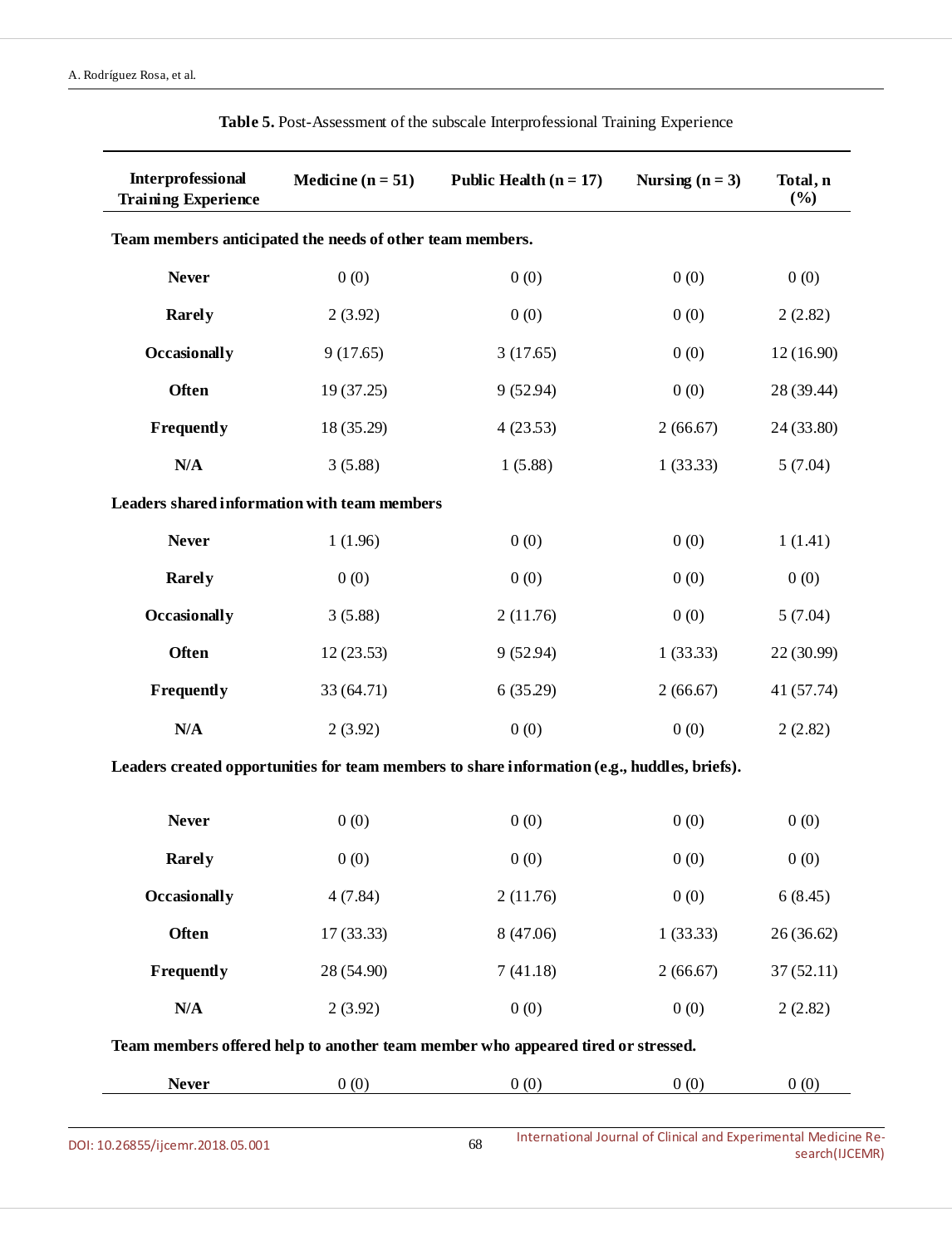A. Rodr guez Rosa, et al.

| Rarely                                            | 2(3.92)    | 0(0)      | 0(0)     | 2(2.82)    |  |  |  |  |  |  |
|---------------------------------------------------|------------|-----------|----------|------------|--|--|--|--|--|--|
| <b>Occasionally</b>                               | 3(5.88)    | 2(11.76)  | 0(0)     | 5(7.04)    |  |  |  |  |  |  |
| Often                                             | 14 (27.45) | 9(52.94)  | 1(33.33) | 24 (33.80) |  |  |  |  |  |  |
| Frequently                                        | 28 (54.90) | 6(35.29)  | 2(66.67) | 36 (50.70) |  |  |  |  |  |  |
| N/A                                               | 4(7.84)    | 0(0)      | 0(0)     | 4(5.63)    |  |  |  |  |  |  |
| Team members were consulted for their experience. |            |           |          |            |  |  |  |  |  |  |
| <b>Never</b>                                      | 1(1.96)    | 0(0)      | 0(0)     | 1(1.41)    |  |  |  |  |  |  |
| Rarely                                            | 0(0)       | 0(0)      | 0(0)     | 0(0)       |  |  |  |  |  |  |
| <b>Occasionally</b>                               | 3(5.88)    | 1(5.88)   | 0(0)     | 4(5.63)    |  |  |  |  |  |  |
| Often                                             | 12(23.53)  | 8 (47.06) | 1(33.33) | 21 (29.58) |  |  |  |  |  |  |
| <b>Frequently</b>                                 | 33 (64.71) | 8 (47.06) | 2(66.67) | 43 (60.56) |  |  |  |  |  |  |
| N/A                                               | 2(3.92)    | 0(0)      | 0(0)     | 2(2.82)    |  |  |  |  |  |  |
| Team members asked for assistance.                |            |           |          |            |  |  |  |  |  |  |
| <b>Never</b>                                      | 3(5.88)    | 0(0)      | 0(0)     | 3(4.22)    |  |  |  |  |  |  |
| Rarely                                            | 0(0)       | 0(0)      | 0(0)     | 0(0)       |  |  |  |  |  |  |
| <b>Occasionally</b>                               | 1(1.96)    | 2(11.76)  | 0(0)     | 3(4.22)    |  |  |  |  |  |  |
| Often                                             | 11(21.57)  | 7(41.17)  | 0(0)     | 18 (25.35) |  |  |  |  |  |  |
| <b>Frequently</b>                                 | 34 (66.67) | 8 (47.06) | 3(100)   | 45 (63.38) |  |  |  |  |  |  |
| N/A                                               | 2(3.92)    | 0(0)      | 0(0)     | 2(2.82)    |  |  |  |  |  |  |

## **5. Discussion**

Patient health care is a constantly growing and ever-changing field that involves the physical, biological, social, and spiritual aspects of an individual. Hence, effective patient care is achieved through an integrated interdisciplinary and patient-centered approach. To facilitate the transition towards a comprehensive patient-centered care, the development and implementation of interprofessional activities within medical and healthcare-related educational curriculum is needed [2]. Thus, providing the future generations of healthcare providers with the ability to facilitate and coordinate multi-disciplinary care for the patient is an essential skill in the management of chronic diseases [10]. The, development of this pilot PBIL model intended to take advantage of the SJBSOM multiprofessional education programs and integrate the interprofessional approach of care to its educational curriculum. This allowed implementing an essential, peer-driven,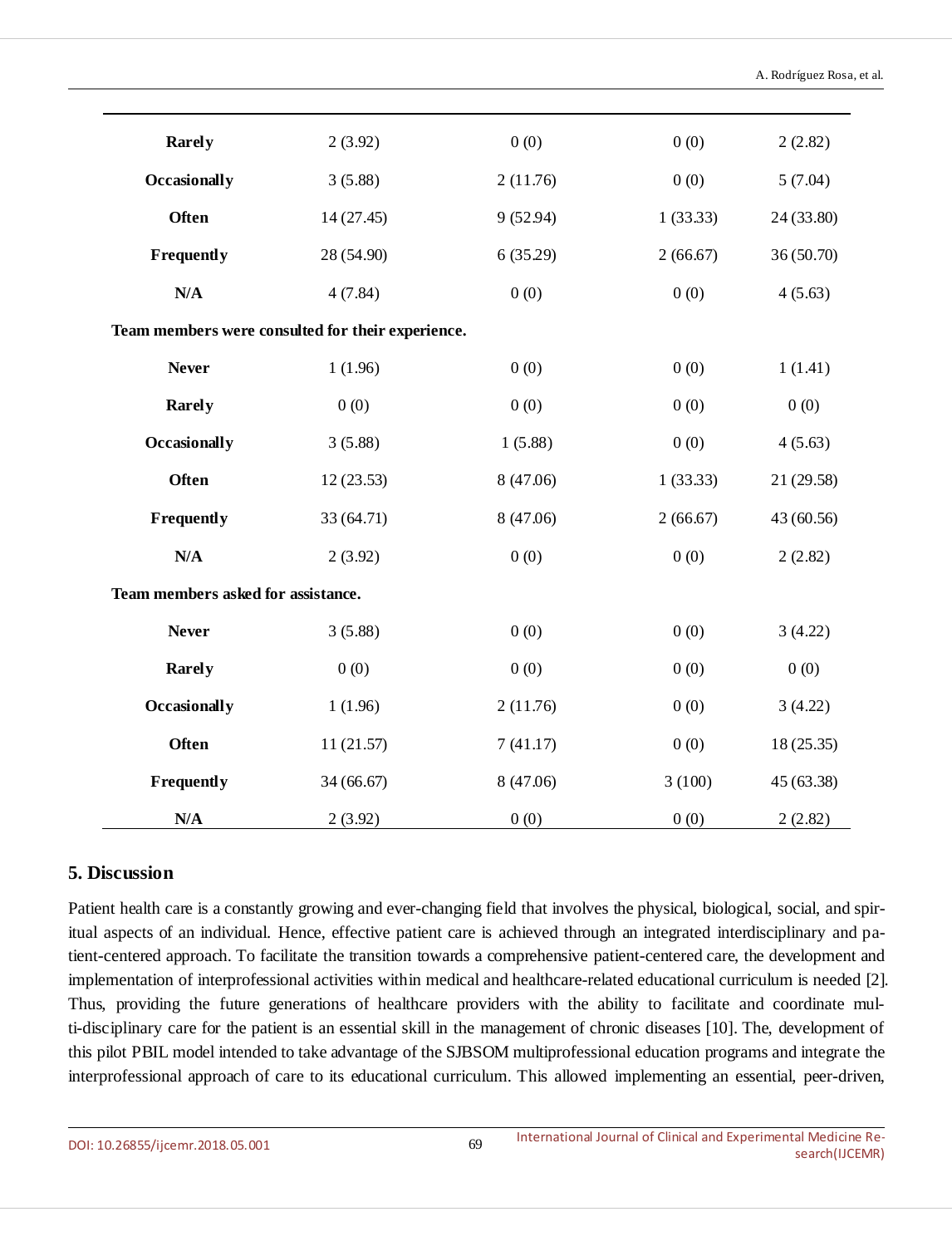PBL activity in which students from medicine, nursing, and public health could be involved in a multidisciplinary approach to patient care, similar to that in professional practice.

Upon analysis, the PBIL pilot activity was successful in measuring the level of impact this dynamic had on the students on the matter of interprofessional communication, as well as some of the perceptions and attitudes that were intertwined with this topic. Similarly, Tan et al., (2014) reported that shared learning experiences influence students' perceptions of and attitudes to Interprofessional Learning (IPL) and help them prepare for future collaborative practice [10]. Morison et al., (2004) reported that medical students enjoyed and recognized the importance of shared learning sessions when learning about interprofessional engagement and the role of other healthcare professionals [11]. Our results demonstrated a similar trend since there was a general interest on the matter of interprofessional collaboration and an interest to become further familiar with this experience. According to the results, there were improvements in the answers given in questions after concluding the event. As for the questions that demonstrated non-statistical significance and even small to no change in effect size, when revised in detail, it turns out that it is not necessarily due to a fault in the activity, but rather because most students in the sample gave similar answers in both assessments. It is possible that responses in the post-assessments may have been attributed from other aspects in their ongoing professional training. Regardless, for the most part, while there appear to be improvements on the various subscales and even in the motivation, there are also certain aspects that can be improved upon in future activities of a similar nature, including any teamwork and self-efficacy aspects.

When comparing our interprofessional activity regarding methodology, implementation, longevity, sample size, analysis and other factors, there was a significant difference with other interprofessional education activities. Thus, proving difficult a generalized analysis and comparison of the developed methodology and results. For this reason, the focus of the interprofessional activity was directed to the particular population and necessities SJBSOM has. Furthermore, our results seek to support that interprofessional education demonstrates added value over uniprofessional learning [9].

#### **6. Conclusions**

In conclusion, educational methods and practices that evolve concurrently with the dynamic nature of patient care is essential for optimal integration of skills and communication among health professionals in training when transitioning to the work field. Thus, early understanding of the roles and responsibilities among health professionals in an interdisciplinary team will potentially provide a more holistic and efficient approach in patient care. The implementation of a PBIL pilot model has provided the initial basis for early interdisciplinary interaction and experience for students to unmask the compartmentalization of their traditional education and integrate their knowledge and skills with other health professionals in training. Furthermore, it provided a first glance to each individual's strengths and weaknesses in regards to the ability of communicating ideas for efficient patient care. This project highlighted the necessity of further development of a more dynamic and engaging curriculum where students are able to engage in peer-assisted learning practices. In addition, it confirmed the interest of students to exchange ideas and understand and develop the required team-based communication skills to further become more proficient in their role within the healthcare field.

#### **7. Strengths and limitations**

This study has some important limitations to consider. Due to sample size constraints, it was not possible to do further data analysis on how statistically significant were the differences in responses in each of the academic programs. Another limitation is that some of the subscales in the original questionnaires, including "Leadership" and "Situation Monitoring", were not used in this study because of irrelevance on what we intended to measure. Further review of the model suggested limitations in continuity of multidisciplinary interactions due to activity time constraints. Also, a limitation of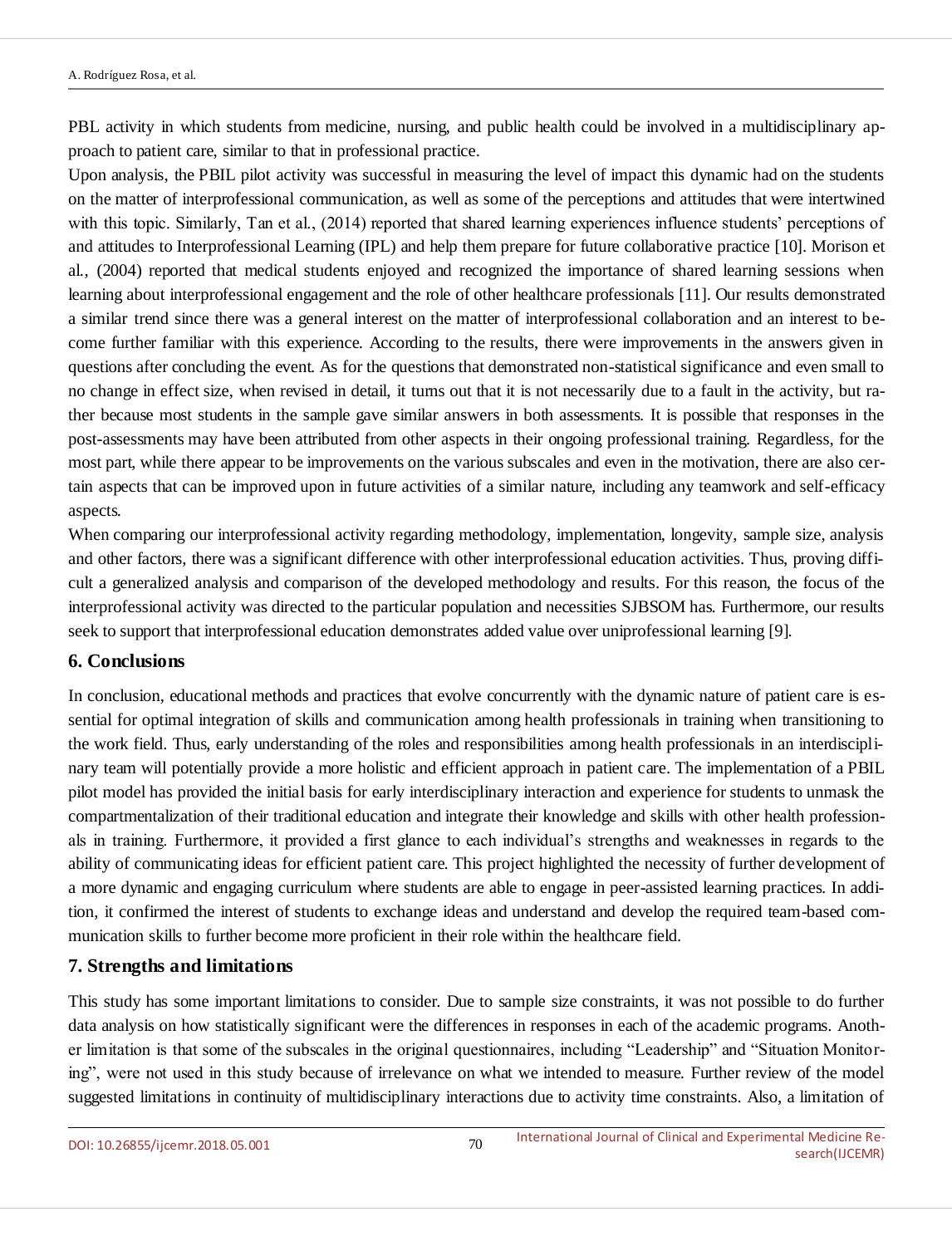health-related professions involved in the activity may have played a role in further peer-to-peer engagement.

In contrast, this study has several important assets to recognize. Firstly, introduction of this concept and model has established grounds for the implementation of improved and more engaging models in SJBSOM health care education. Another strength is that it was developed utilizing a peer-assisted learning (PAL) approach to provide a more engaging and empowering method for students to apply and understand theoretical concepts. This model also provided a first and novel approach to initiate the development of communication skills and interaction within an interdisciplinary team. An asset that was also highlighted by the participants was that they not only began to understand the roles and responsibilities of their peers but also, felt profound respect for other health professions.

Lastly, there are several recommendations and future directions that are being developed for this project. This activity could emulate other models and provide a more extensive set of tasks to be performed through a period of months to ensure the continuity of learning and interaction of the interdisciplinary team. In addition, partnerships with other institutions could be developed to broaden the diversity of health-related professions. Finally, along with faculty members, this model could be structured to provide quantifiable results through impact to underserved communities.

#### **Acknowledgements**

The authors of this paper wish to express their sincere gratitude and appreciation to all the fellow educators, scientists, and students whose work has been cited here. Also, we would like to express our appreciation to SJBSOM for providing us with the unconditional support and providing the facilities for the development and execution of the project. Further, we would like to extend our gratitude to Dr. Álvaro Perez, Dr. Kiebelle González, Dr. Yaritza Dáz Algorri, Dr. Sandra Chinapen Barletta, Dr. Alexis Vera, Dr. Elizabeth Padilla, and Kamille Camacho, MPH for their continued support throughout. Only their effort made this publication possible.

#### **Ethical Considerations**

As investigators, we conform to the laws and regulations imposed by the Institutional Review Board at SJBSOM. All investigators have proper certification for data management and subject privacy standards. In addition, this investigation was approved by the SJBSOM Ethics committee. An informed consent form was provided to participants prior to the activity with relevant information of the study, all while complying with IRB guidelines with the IRB number of EMSJB- 11-2016.

#### **References**

- [1] Burgess, A., Ayton, T., & Mellis, C. (2016). Implementation of team-based learning in year 1 of a PBL based medical program: a pilot study. BMC Medical Education, 16(1). http://dx.doi.org/10.1186/s12909-016-0550-3
- [2] Maharajan, M. K; Rajiah, K; Phalik Khoo, S; Chellappan, D. K; De Alwis, R; Cing Chui, R; Lee Tan, L; Ning Tan, Y; and Yee Lau, S. (2017) Attitudes and Readiness of Students of Healthcare Professions towards Interprofessional Learning. PLOS one. 1-12
- [3] Bell, S. K., Krupat, E., Fazio, S. B., Roberts, D. H., & Schwartzstein, R. M. (2008). Longitudinal pedagogy: a successful response to the fragmentation of the third-year medical student clerkship experience. Academic Medicine, 83(5): 467–475. http://doi.org/10.1097/ACM.0b013e31816bdad5
- [4] Gaufberg, E. H., Batalden, M., Sands, R., & Bell, S. K. (2010). The Hidden Curriculum: What Can We Learn From Third-Year Medical Student Narrative Reflections? Academic Medicine, 85(11): 1709– 1716. http://doi.org/10.1097/ACM.0b013e3181f57899
- [5] Brock, D., Abu-Rish, E., Chiu, C., Hammer, D., Wilson, S., Vorvick, L...Blondon, K. (2013). Interprofessional education in team communication: working together to improve patient safety. BMJ Quality & Safety, 22(5): 414-423. http://dx.doi.org/10.1136/bmjqs-2012-000952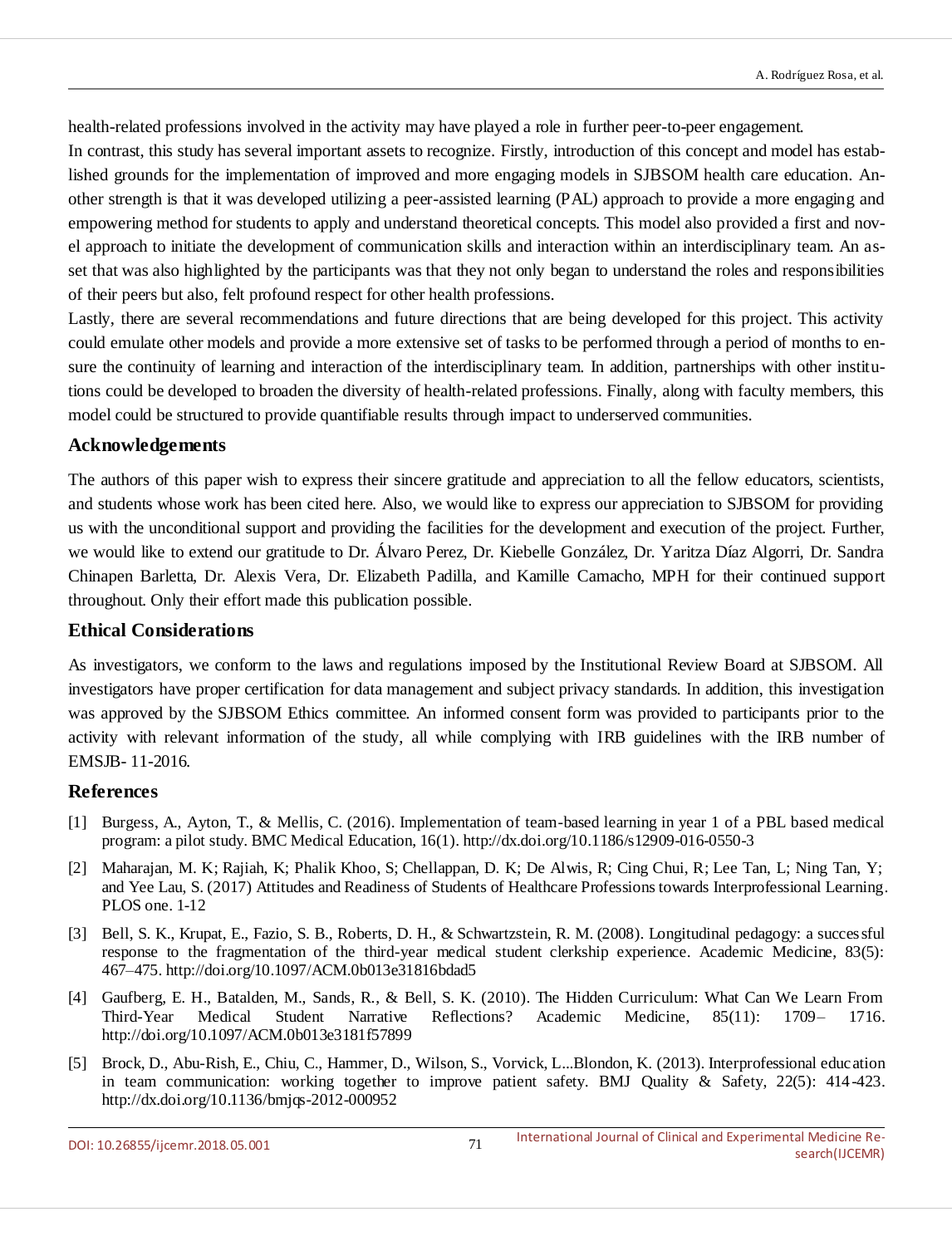- [6] Cohen, J. (1988). Statistical power analysis for the behavioral sciences (2nd ed.). Hillsdale, NJ: Erlbaum.
- [7] Fritz, C., Morris, P., & Richler, J. (2012). Effect size estimates: Current use, calculations, and interpretation. Journal Of Experimental Psychology: General, 141(1): 2-18. http://dx.doi.org/10.1037/a0024338
- [8] Coolican, H. (2009). Research methods and statistics in psychology. London, United Kingdom: Hodder.
- [9] Thistlethwaite, J. (2012), Interprofessional education: a review of context, learning and the research agenda. Medical Education, 46: 58–70. doi:10.1111/j.1365-2923.2011.04143.x
- [10] Tan, Chai-Eng et al. "Comprehensive Healthcare Module: Medical and Pharmacy Students' Shared Learning Experiences." Medical Education Online 19 (2014): 10.3402/meo.v19.25605. PMC. Web. 31 Jan. 2018.
- [11] Developing pre-qualification inter-professional education for nursing and medical students: sampling student attitudes to guide development Morison, Sue et al. Nurse Education in Practice , Volume 4 , Issue 1 , 20 - 29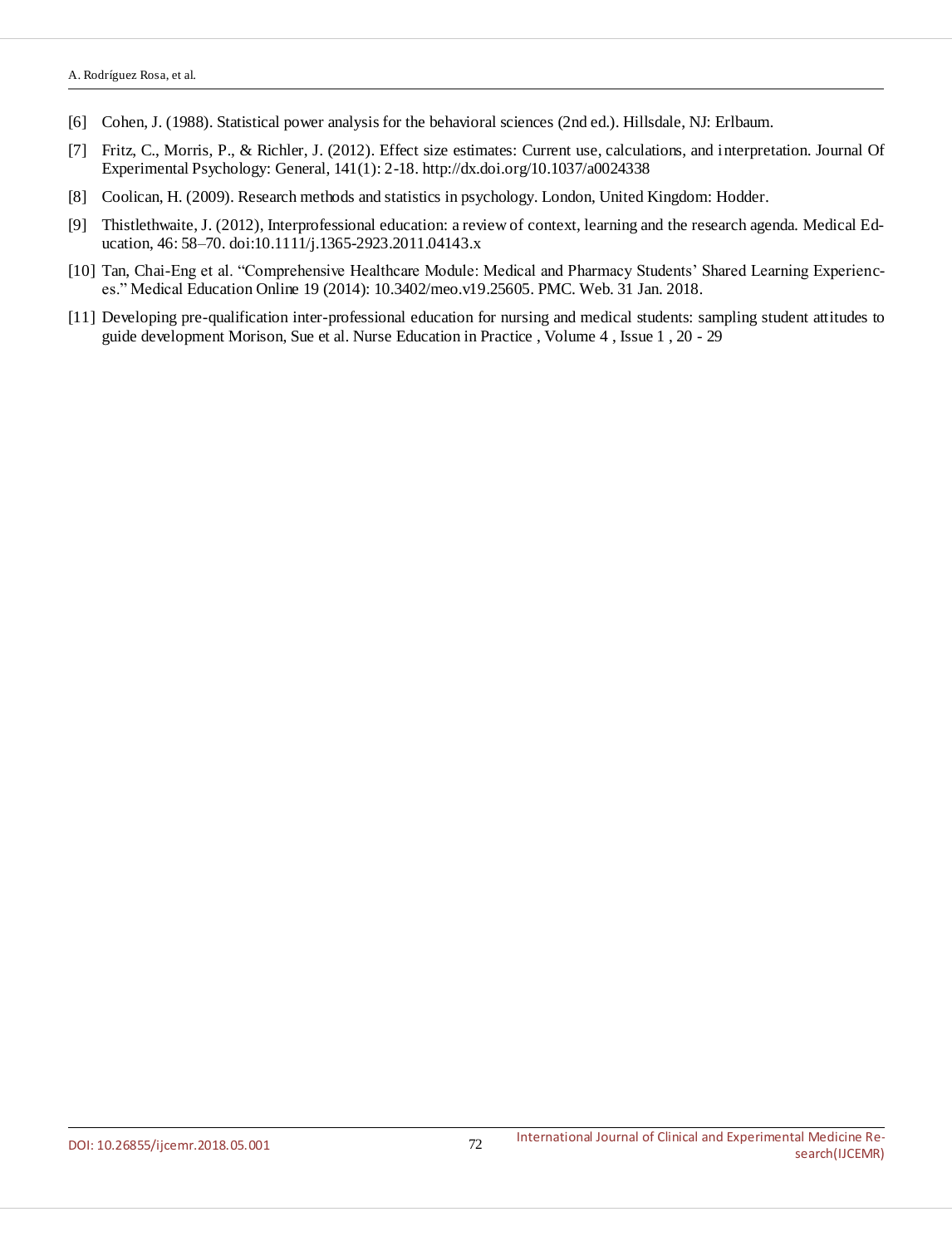A. Rodr guez Rosa, et al.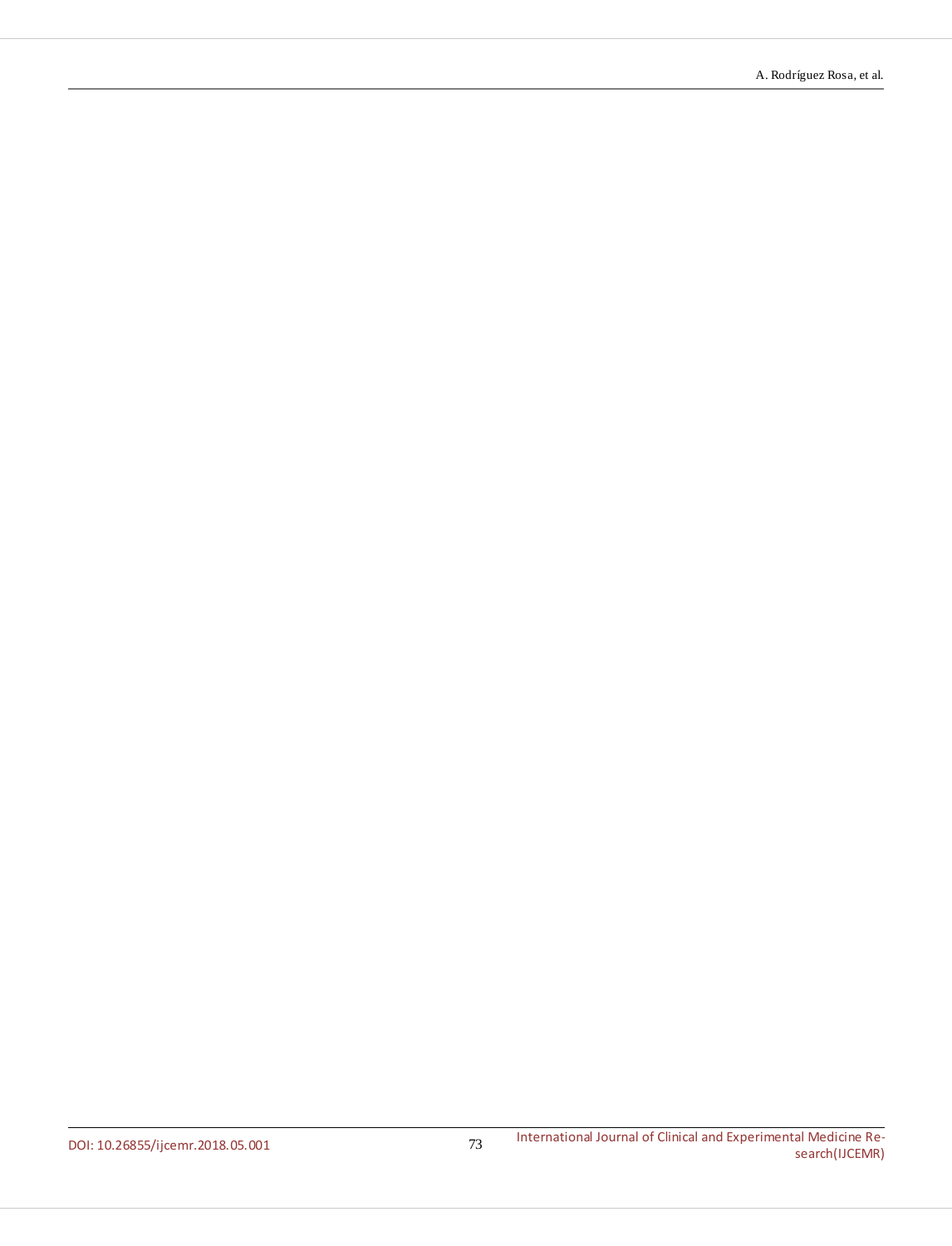

# **Pre-Assessment: Problem Based Interprofessional Activity**

Before you begin to answer the following items, please select **three** alphanumeric digits (any mixture of numbers and letters) as your identifier and write in the provided space below. **It is important that you write it down somewhere hidden, as you will be using it again in the Post-Assessment**.

 $\_$   $\_$   $\_$   $\_$   $\_$   $\_$   $\_$   $\_$ 

\_\_\_\_\_\_\_\_\_\_\_\_\_\_\_\_\_\_\_\_\_\_\_\_\_\_\_\_\_\_\_\_\_\_\_\_\_\_\_\_\_\_\_\_\_\_\_\_\_\_\_\_\_\_\_\_\_\_\_\_\_\_\_\_\_\_\_\_\_\_\_\_\_\_\_\_\_\_\_\_\_\_\_

#### **1. Demographics**

**Sex:** Male Female

 **Age**: \_\_\_\_

**Academic Program:** Public Health (M.P.H.) \_\_\_\_\_ Medicine (M.D.) \_\_\_\_\_ Nursing (B.S.N.) \_\_\_\_

**Current Academic Year:** 1st 2nd 3rd 4th

 **Did you have healthcare work experience prior to entering your program (e.g., as a volunteer or researcher):** 

Yes No

#### **2. Familiarity working and training with teams**

|                                                                          | Very Un-<br>familiar | Unfamiliar | Neutral | Familiar | <b>Verv</b><br>Familiar |
|--------------------------------------------------------------------------|----------------------|------------|---------|----------|-------------------------|
| How familiar are you with WORKING as part of an interprofessional team?  |                      |            |         |          |                         |
| How familiar are you with TRAINING as part of an interprofessional team? |                      |            |         |          |                         |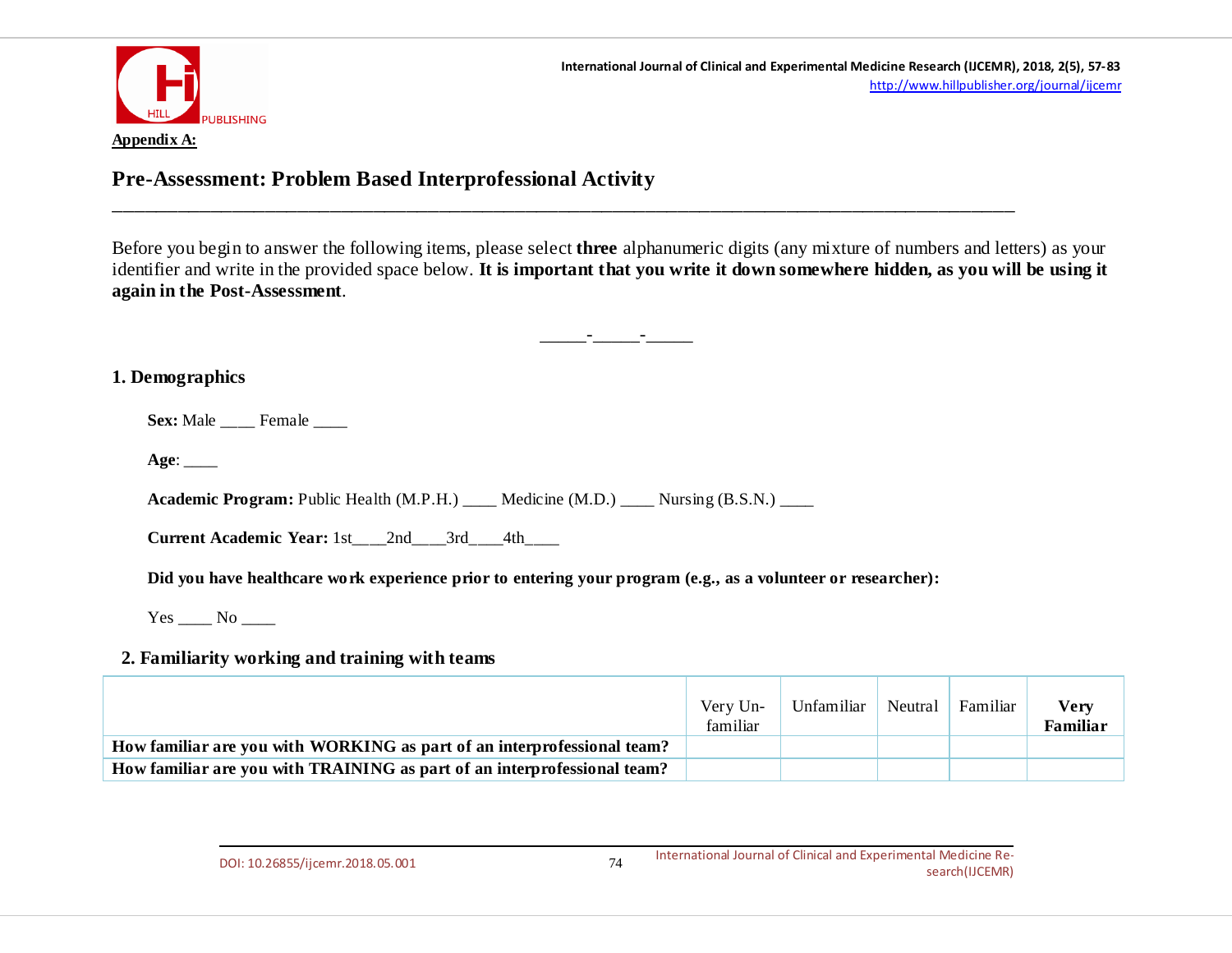## **3. Interprofessional Training**

|                                                                      | Strongly<br>Disagree | Disagree | Neutral | Agree | Strongly<br>Agree |
|----------------------------------------------------------------------|----------------------|----------|---------|-------|-------------------|
| I'm looking forward to the Problem Based Interprofessional Activity. |                      |          |         |       |                   |

#### **4. Benefits of Training**

Students experience varying benefits from working with students from other professions. Please answer each of the following with regard to how would you from working with other healthcare students.

|                                                                                | Strongly<br>Disagree | Disagree | Neutral | Agree | Strongly<br>Agree |
|--------------------------------------------------------------------------------|----------------------|----------|---------|-------|-------------------|
| Learning with other students helps me become a more effective member of a      |                      |          |         |       |                   |
| healthcare team.                                                               |                      |          |         |       |                   |
| Patients ultimately benefit if interprofessional healthcare students learn to- |                      |          |         |       |                   |
| gether to solve patient problems.                                              |                      |          |         |       |                   |
| Shared learning with other healthcare students increases my ability to under-  |                      |          |         |       |                   |
| stand clinical problems.                                                       |                      |          |         |       |                   |
| Interprofessional healthcare team training exercises help me appreciate other  |                      |          |         |       |                   |
| professionals.                                                                 |                      |          |         |       |                   |

## **5. Learning and Performance**

Sometimes we learn more quickly or perform better doing tasks we enjoy, while at other times we may enjoy something that we don't easily learn or necessarily perform well at. For each of the following questions answer with regard to both how much would yo u something and with regard to how well you tend to learn and perform.

|                                                                                 | Strongly<br>Disagree | Disagree | Neutral | Agree | Strongly<br>Agree |
|---------------------------------------------------------------------------------|----------------------|----------|---------|-------|-------------------|
| I enjoy learning in team based healthcare activities.                           |                      |          |         |       |                   |
| I perform well in team based healthcare activities.                             |                      |          |         |       |                   |
| I enjoy learning opportunities that bring together students from other profes-  |                      |          |         |       |                   |
| sions.                                                                          |                      |          |         |       |                   |
| I perform well in settings that bring together students from other professions. |                      |          |         |       |                   |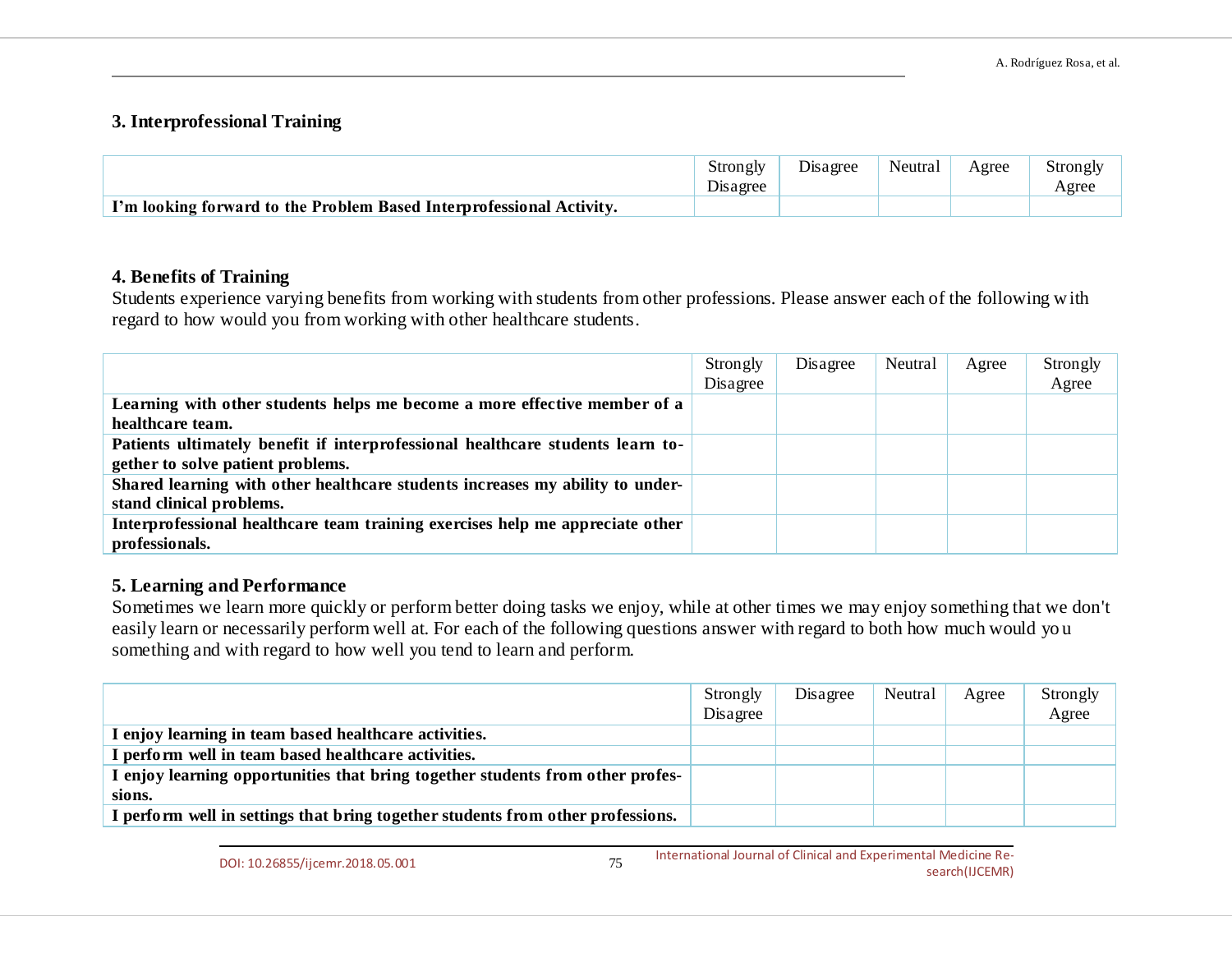#### **6. Learning Environments**

Learning can take place in many environments. Some are more suited to your learning style than are others. Please answer each of the following with regard to what works best for you.

|                                                                               | Strongly<br>Disagree | Disagree | Neutral | Agree | Strongly<br>Agree |
|-------------------------------------------------------------------------------|----------------------|----------|---------|-------|-------------------|
| Learning in small groups is a good use of training time.                      |                      |          |         |       |                   |
| Learning with other healthcare students is a good use of training time.       |                      |          |         |       |                   |
| Learning in this team simulated team exercise is a good use of training time. |                      |          |         |       |                   |

## **7. Skills**

We all have skills we're great at and other skills where we could use some assistance. For the following questions answer with regard to your level of confidence.

|                                                                                     | Strongly | Disagree | Neutral | Agree | Strongly |
|-------------------------------------------------------------------------------------|----------|----------|---------|-------|----------|
|                                                                                     | Disagree |          |         |       | Agree    |
| I can work effectively in teams.                                                    |          |          |         |       |          |
| I can contribute valuable insight to teams.                                         |          |          |         |       |          |
| I can easily facilitate communication between team members.                         |          |          |         |       |          |
| I am not effective at delegating responsibility for tasks.                          |          |          |         |       |          |
| I can effectively coordinate tasks and activities of a team.                        |          |          |         |       |          |
| I am able to resolve conflicts between individuals effectively.                     |          |          |         |       |          |
| I do not feel I can take on a leadership role in a team and be effective.           |          |          |         |       |          |
| Integrating information and suggestions into a plan is something I am not very good |          |          |         |       |          |
| at.                                                                                 |          |          |         |       |          |

### **8. Team Structure**

|                                                                               | Strongly<br>Disagree | Disagree | Neutral | Agree | Strongly<br>Agree |
|-------------------------------------------------------------------------------|----------------------|----------|---------|-------|-------------------|
| It is important to ask patients and their families for feedback regarding pa- |                      |          |         |       |                   |
| tient care.                                                                   |                      |          |         |       |                   |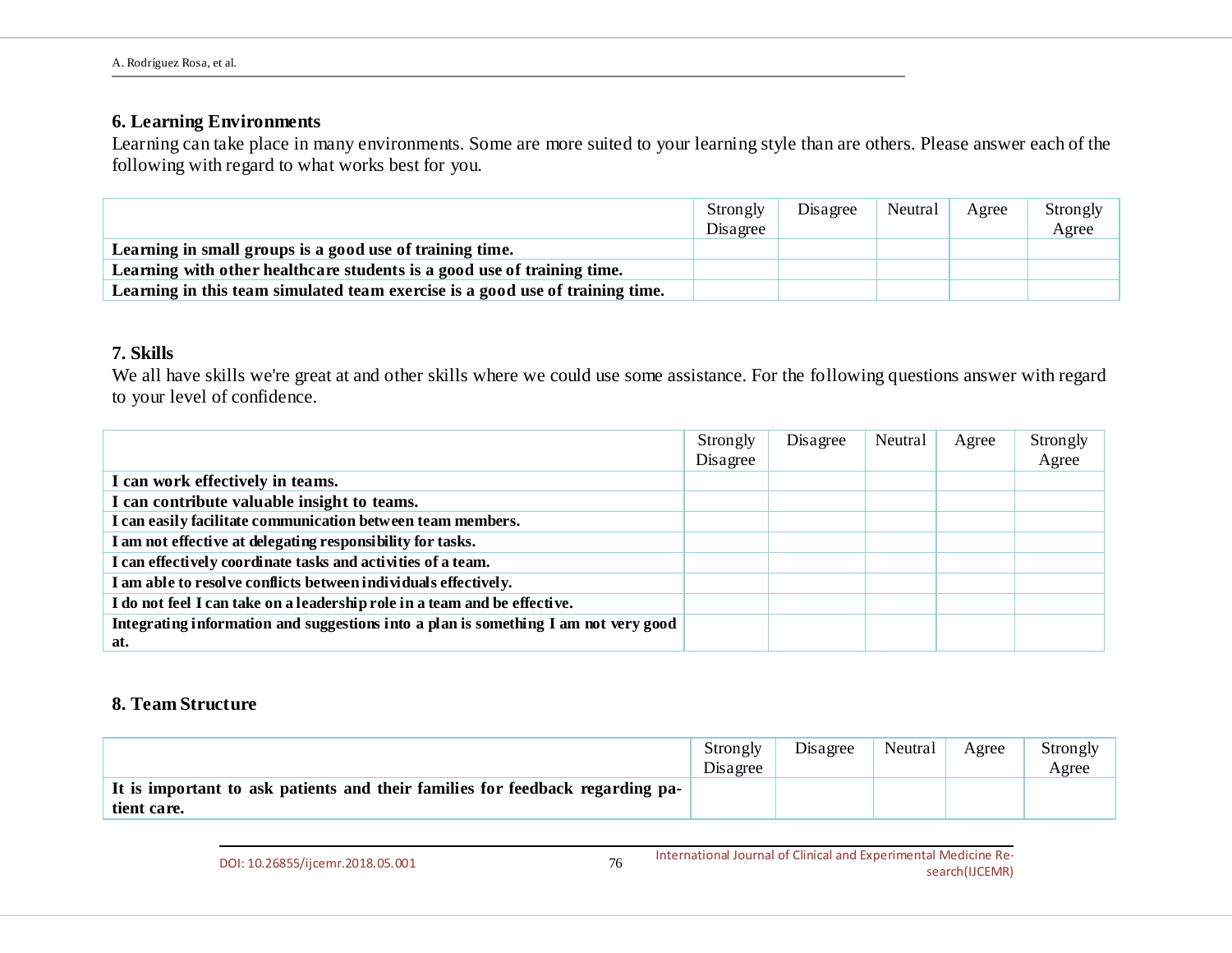| Patients are a critical component of the care team.                             |  |  |  |
|---------------------------------------------------------------------------------|--|--|--|
| A team's mission is of greater value than the goals of individual team members. |  |  |  |
| Effective team members can anticipate the needs of other team members.          |  |  |  |

# **9. Mutual Support**

|                                                                                                                   | Strongly | Disagree | Neutral | Agree | Strongly |
|-------------------------------------------------------------------------------------------------------------------|----------|----------|---------|-------|----------|
|                                                                                                                   | Disagree |          |         |       | Agree    |
| To be effective, team members should understand the work of their fellow team                                     |          |          |         |       |          |
| members.                                                                                                          |          |          |         |       |          |
| Asking for assistance from a team member is a sign that an individual does not know                               |          |          |         |       |          |
| how to do his/her job effectively.                                                                                |          |          |         |       |          |
| Providing assistance to team members is a sign that an individual does not have<br>enough work to do.             |          |          |         |       |          |
| Offering to help a fellow team member with his/her individual work tasks is an effec-                             |          |          |         |       |          |
| tive tool for improving team performance.                                                                         |          |          |         |       |          |
| It is appropriate to continue to assert a patient safety concern until you are certain<br>that it has been heard. |          |          |         |       |          |

## **10. Communication**

|                                                                                      | Strongly<br>Disagree | Disagree | Neutral | Agree | Strongly<br>Agree |
|--------------------------------------------------------------------------------------|----------------------|----------|---------|-------|-------------------|
| Teams that do not communicate effectively, significantly increase their risk of com- |                      |          |         |       |                   |
| mitting errors.                                                                      |                      |          |         |       |                   |
| Poor communication is the most common cause of reported errors.                      |                      |          |         |       |                   |
| Adverse events may be reduced by maintaining an information exchange with pa-        |                      |          |         |       |                   |
| tients and their families.                                                           |                      |          |         |       |                   |
| I prefer to work with team members who ask questions about information I provide.    |                      |          |         |       |                   |
| It is important to have a standardized method for sharing information when handing   |                      |          |         |       |                   |
| off patients.                                                                        |                      |          |         |       |                   |
| It is nearly impossible to train individuals how to be better communicators.         |                      |          |         |       |                   |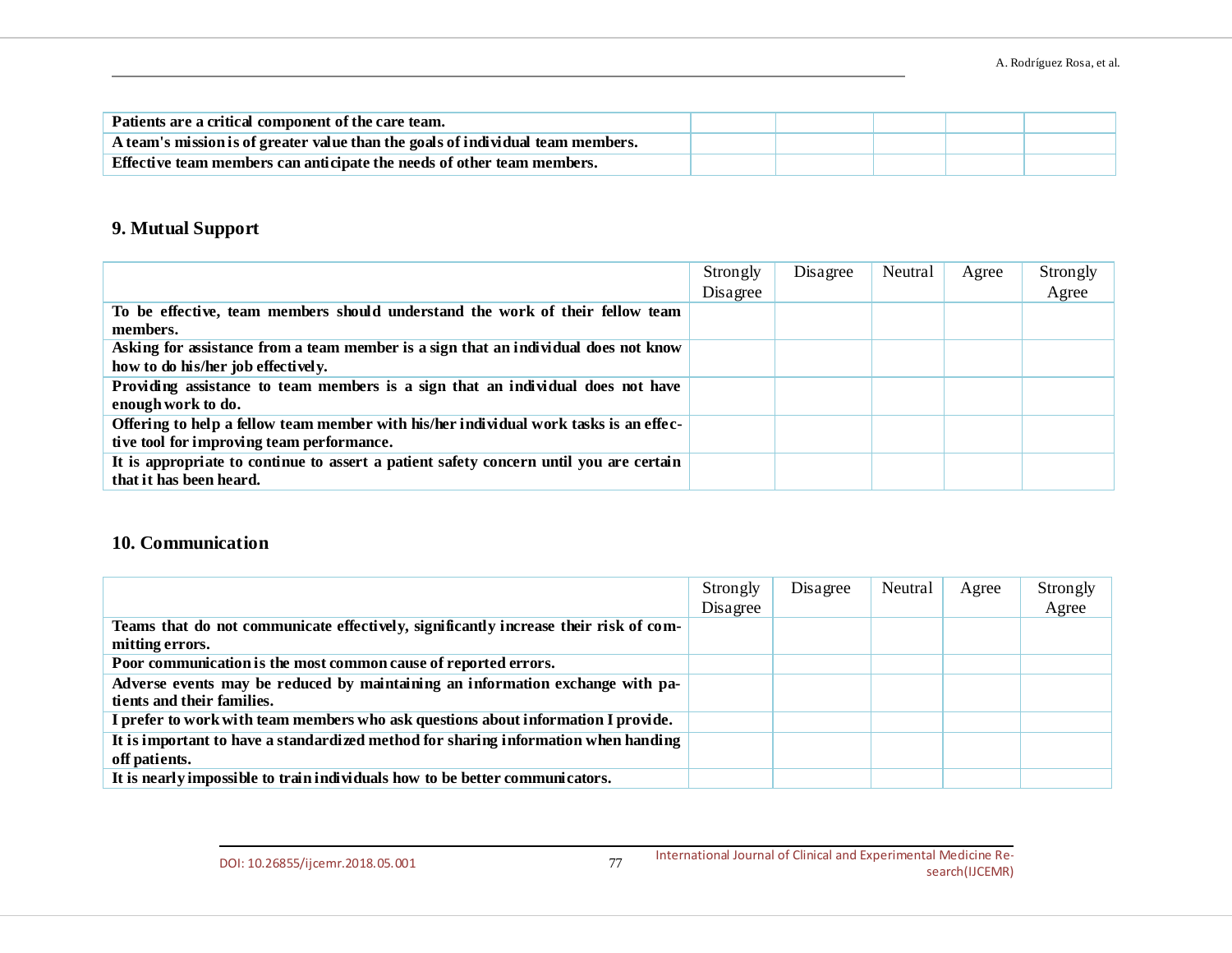## **11. Essential Practice Characteristics**

For each of the following please state whether the issue is essential to interprofessional practice or is not essential to interprofessional practice.

|                                              | Essential | Not Essential | Don't Know |
|----------------------------------------------|-----------|---------------|------------|
| <b>Collaboration</b>                         |           |               |            |
| Working together to solve patients' problems |           |               |            |
| <b>Reducing errors</b>                       |           |               |            |
| <b>Improving quality of care</b>             |           |               |            |
| Anticipating the needs of other team members |           |               |            |
| Asking for assistance when needed            |           |               |            |

**Thank you for your participation!**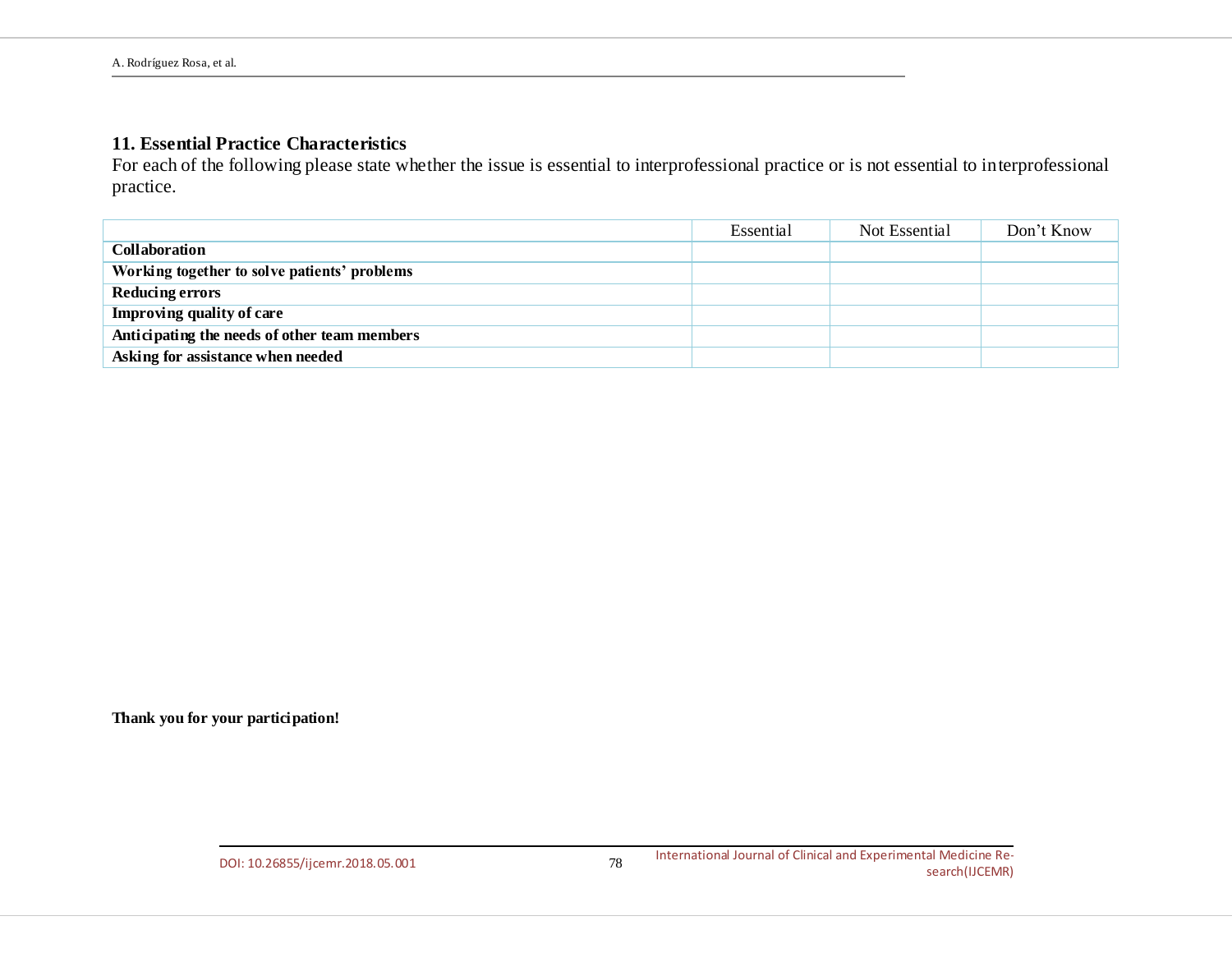#### **Appendix B:**

# **Post-Assessment: Problem Based Interprofessional Activity**

Before you begin to answer the following items, please write down the **three** alphanumeric digits that you used as an identifier for the Pre-Assessment in the provided space below.

\_\_\_\_\_\_\_\_\_\_\_\_\_\_\_\_\_\_\_\_\_\_\_\_\_\_\_\_\_\_\_\_\_\_\_\_\_\_\_\_\_\_\_\_\_\_\_\_\_\_\_\_\_\_\_\_\_\_\_\_\_\_\_\_\_\_\_\_\_\_\_\_\_\_\_\_\_\_\_\_\_\_\_

\_\_\_\_\_-\_\_\_\_\_-\_\_\_\_\_

## **1. Familiarity working and training with teams**

|                                                                          | Very Un-<br>familiar | Unfamiliar | Neutral | Familiar | <b>Very</b><br>Familiar |
|--------------------------------------------------------------------------|----------------------|------------|---------|----------|-------------------------|
| How familiar are you with WORKING as part of an interprofessional team?  |                      |            |         |          |                         |
| How familiar are you with TRAINING as part of an interprofessional team? |                      |            |         |          |                         |

#### **2. Interprofessional Training**

|                                                                      | Strongly<br>Disagree | Disagree | Neutral | Agree | strongly<br>Agree |
|----------------------------------------------------------------------|----------------------|----------|---------|-------|-------------------|
| I'm looking forward to the Problem Based Interprofessional Activity. |                      |          |         |       |                   |

## **3. Benefits of Training**

Students experience varying benefits from working with students from other professions. Please answer each of the following with regard to how you benefited from working with other healthcare students.

| $\sim$<br>Strongly<br>Disagree | Disagree<br>ັ | Neutral | Agree | Strongly<br>Agree |
|--------------------------------|---------------|---------|-------|-------------------|
|                                |               |         |       |                   |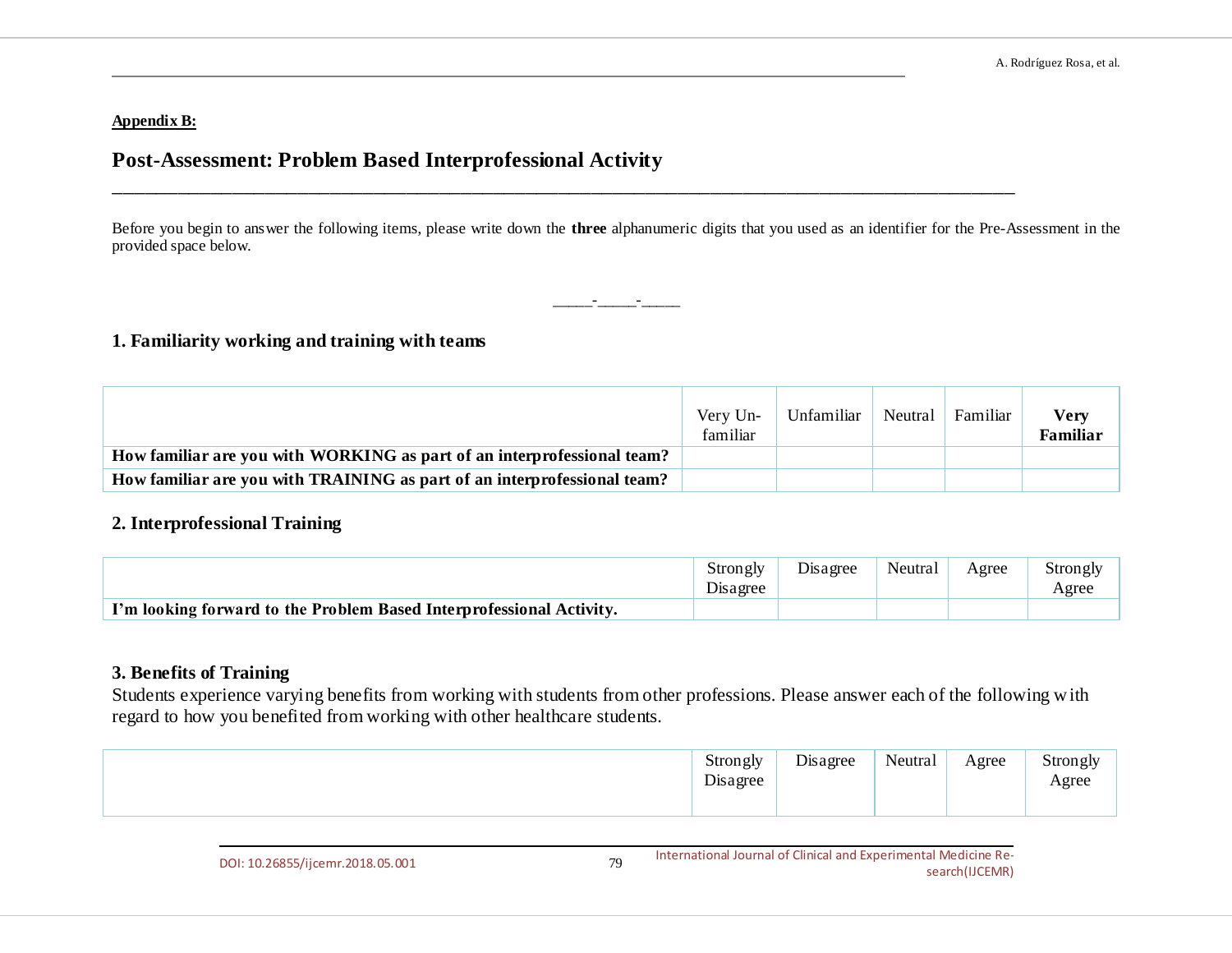| Learning with other students helps me become a more effective member of a<br>healthcare team.                       |  |  |
|---------------------------------------------------------------------------------------------------------------------|--|--|
| Patients ultimately benefit if interprofessional healthcare students learn to-<br>gether to solve patient problems. |  |  |
| Shared learning with other healthcare students increases my ability to under-<br>stand clinical problems.           |  |  |
| Interprofessional healthcare team training exercises help me appreciate other<br>professionals.                     |  |  |

#### **4. Learning and Performance**

Sometimes we learn more quickly or perform better doing tasks we enjoy, while at other times we may enjoy something that we don't easily learn or necessarily perform well at. For each of the following questions answer with regard to both how much you enjoyed something and with regard to how well you tend to learn and perform.

|                                                                                 | Strongly | Disagree | Neutral | Agree | Strongly |
|---------------------------------------------------------------------------------|----------|----------|---------|-------|----------|
|                                                                                 | Disagree |          |         |       | Agree    |
| I enjoy learning in team based healthcare activities.                           |          |          |         |       |          |
| I perform well in team based healthcare activities.                             |          |          |         |       |          |
| I enjoy learning opportunities that bring together students from other profes-  |          |          |         |       |          |
| sions.                                                                          |          |          |         |       |          |
| I perform well in settings that bring together students from other professions. |          |          |         |       |          |

### **5. Learning Environments**

Learning can take place in many environments. Some are more suited to your learning style than are others. Please answer each of the following with regard to what works best for you.

|                                                                               | Strongly<br>Disagree | Disagree | Neutral | Agree | Strongly<br>Agree |
|-------------------------------------------------------------------------------|----------------------|----------|---------|-------|-------------------|
| Learning in small groups is a good use of training time.                      |                      |          |         |       |                   |
| Learning with other healthcare students is a good use of training time.       |                      |          |         |       |                   |
| Learning in this team simulated team exercise is a good use of training time. |                      |          |         |       |                   |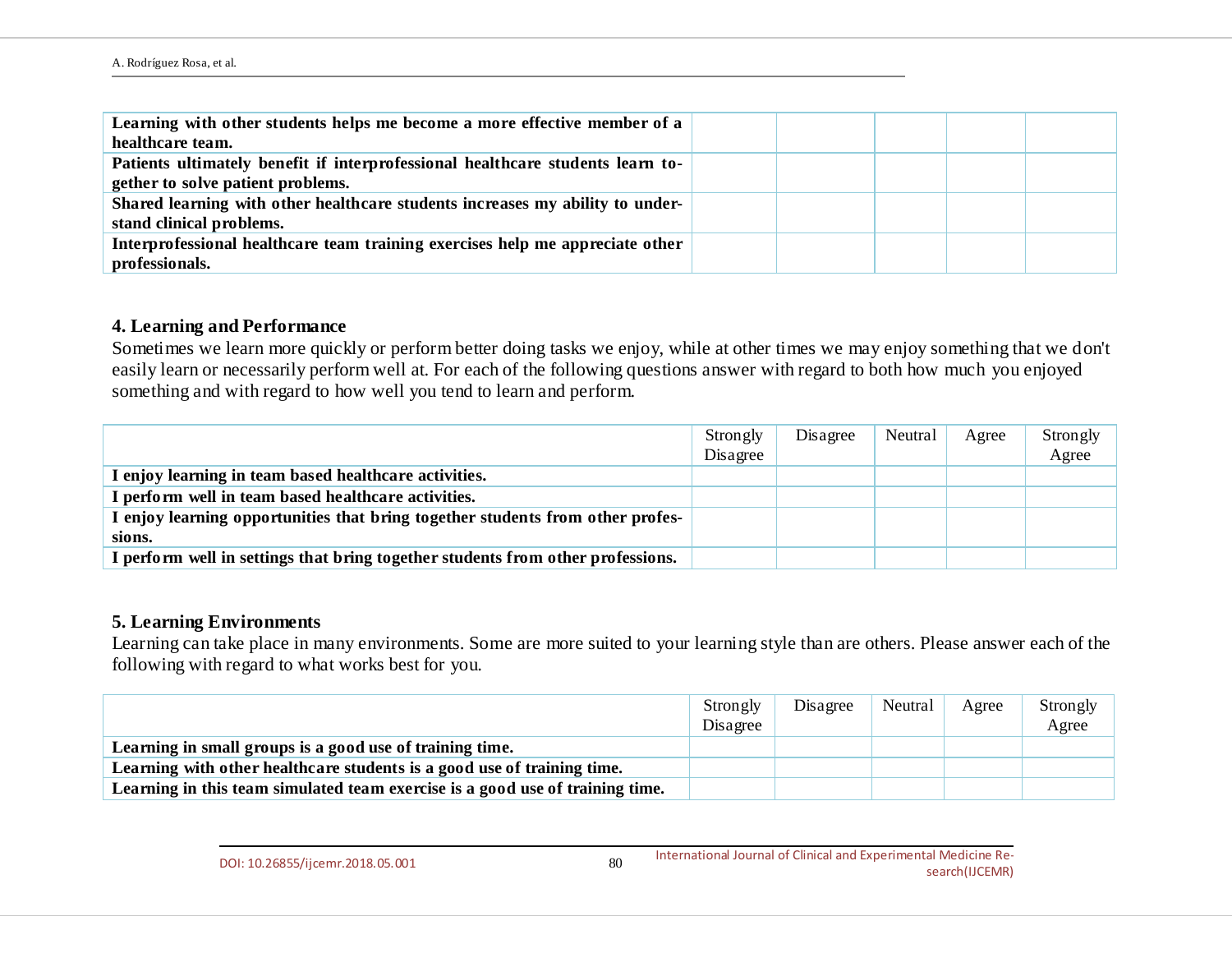## **6. Skills**

We all have skills we're great at and other skills where we could use some assistance. For the following questions answer with regard to your level of confidence.

|                                                                                            | Strongly<br>Disagree | Disagree | Neutral | Agree | Strongly<br>Agree |
|--------------------------------------------------------------------------------------------|----------------------|----------|---------|-------|-------------------|
| I can work effectively in teams.                                                           |                      |          |         |       |                   |
| I can contribute valuable insight to teams.                                                |                      |          |         |       |                   |
| I can easily facilitate communication between team members.                                |                      |          |         |       |                   |
| I am not effective at delegating responsibility for tasks.                                 |                      |          |         |       |                   |
| I can effectively coordinate tasks and activities of a team.                               |                      |          |         |       |                   |
| I am able to resolve conflicts between individuals effectively.                            |                      |          |         |       |                   |
| I do not feel I can take on a leadership role in a team and be effective.                  |                      |          |         |       |                   |
| Integrating information and suggestions into a plan is something I am not very good<br>at. |                      |          |         |       |                   |

## **7. Team Structure**

|                                                                                 | Strongly<br>Disagree | Disagree | Neutral | Agree | Strongly<br>Agree |
|---------------------------------------------------------------------------------|----------------------|----------|---------|-------|-------------------|
| It is important to ask patients and their families for feedback regarding pa-   |                      |          |         |       |                   |
| tient care.                                                                     |                      |          |         |       |                   |
| Patients are a critical component of the care team.                             |                      |          |         |       |                   |
| A team's mission is of greater value than the goals of individual team members. |                      |          |         |       |                   |
| Effective team members can anticipate the needs of other team members.          |                      |          |         |       |                   |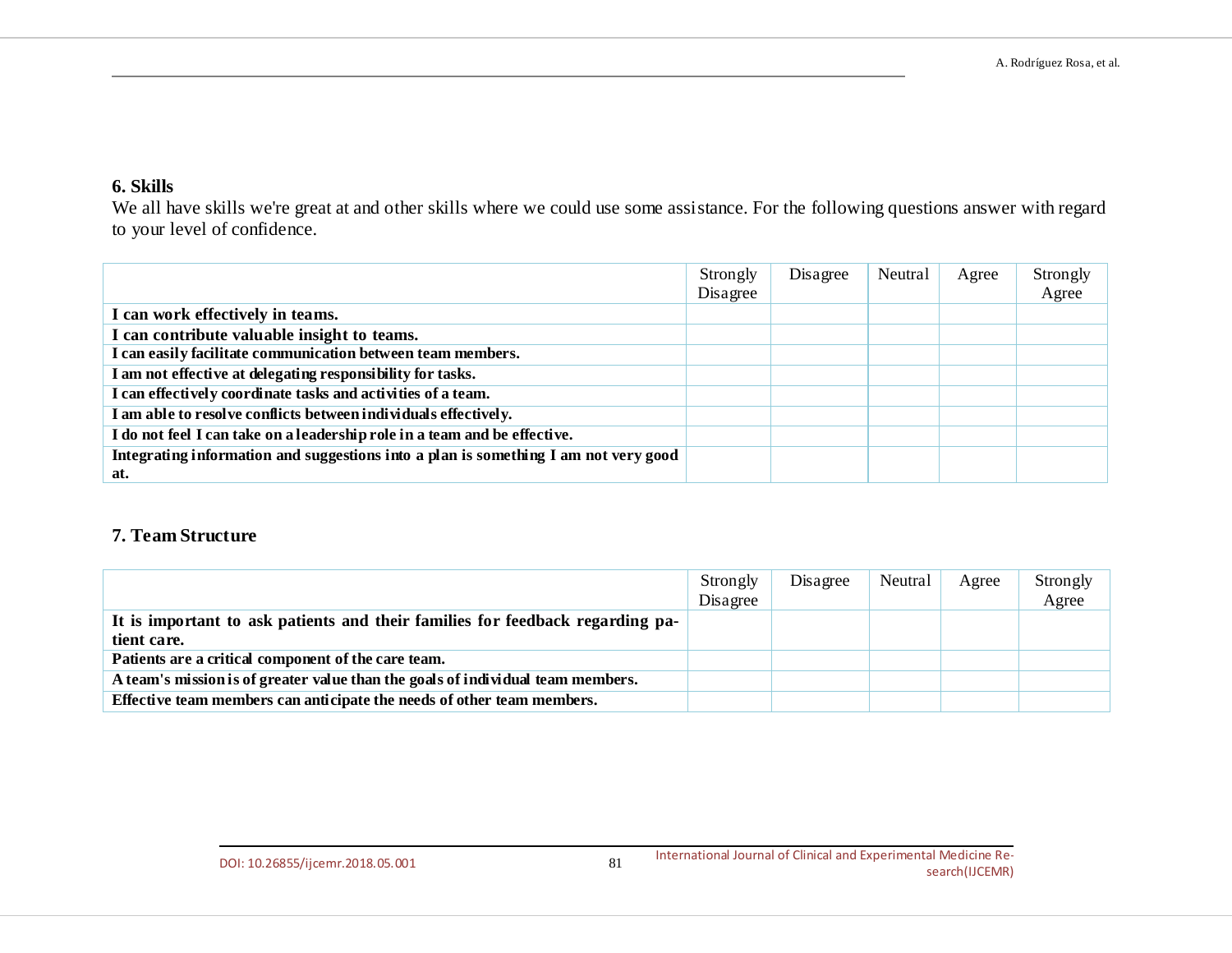## **8. Mutual Support**

|                                                                                                                                    | Strongly<br>Disagree | Disagree | Neutral | Agree | Strongly<br>Agree |
|------------------------------------------------------------------------------------------------------------------------------------|----------------------|----------|---------|-------|-------------------|
| To be effective, team members should understand the work of their fellow team<br>members.                                          |                      |          |         |       |                   |
| Asking for assistance from a team member is a sign that an individual does not know<br>how to do his/her job effectively.          |                      |          |         |       |                   |
| Providing assistance to team members is a sign that an individual does not have<br>enough work to do.                              |                      |          |         |       |                   |
| Offering to help a fellow team member with his/her individual work tasks is an effec-<br>tive tool for improving team performance. |                      |          |         |       |                   |
| It is appropriate to continue to assert a patient safety concern until you are certain<br>that it has been heard.                  |                      |          |         |       |                   |

## **9. Communication**

|                                                                                                           | Strongly<br>Disagree | Disagree | Neutral | Agree | Strongly<br>Agree |
|-----------------------------------------------------------------------------------------------------------|----------------------|----------|---------|-------|-------------------|
| Teams that do not communicate effectively, significantly increase their risk of com-                      |                      |          |         |       |                   |
| mitting errors.                                                                                           |                      |          |         |       |                   |
| Poor communication is the most common cause of reported errors.                                           |                      |          |         |       |                   |
| Adverse events may be reduced by maintaining an information exchange with patients<br>and their families. |                      |          |         |       |                   |
| I prefer to work with team members who ask questions about information I provide.                         |                      |          |         |       |                   |
| It is important to have a standardized method for sharing information when handing<br>off patients.       |                      |          |         |       |                   |
| It is nearly impossible to train individuals how to be better communicators.                              |                      |          |         |       |                   |

## **10. Essential Practice Characteristics**

For each of the following please state whether the issue is essential to interprofessional practice or is not essential to interprofessional practice.